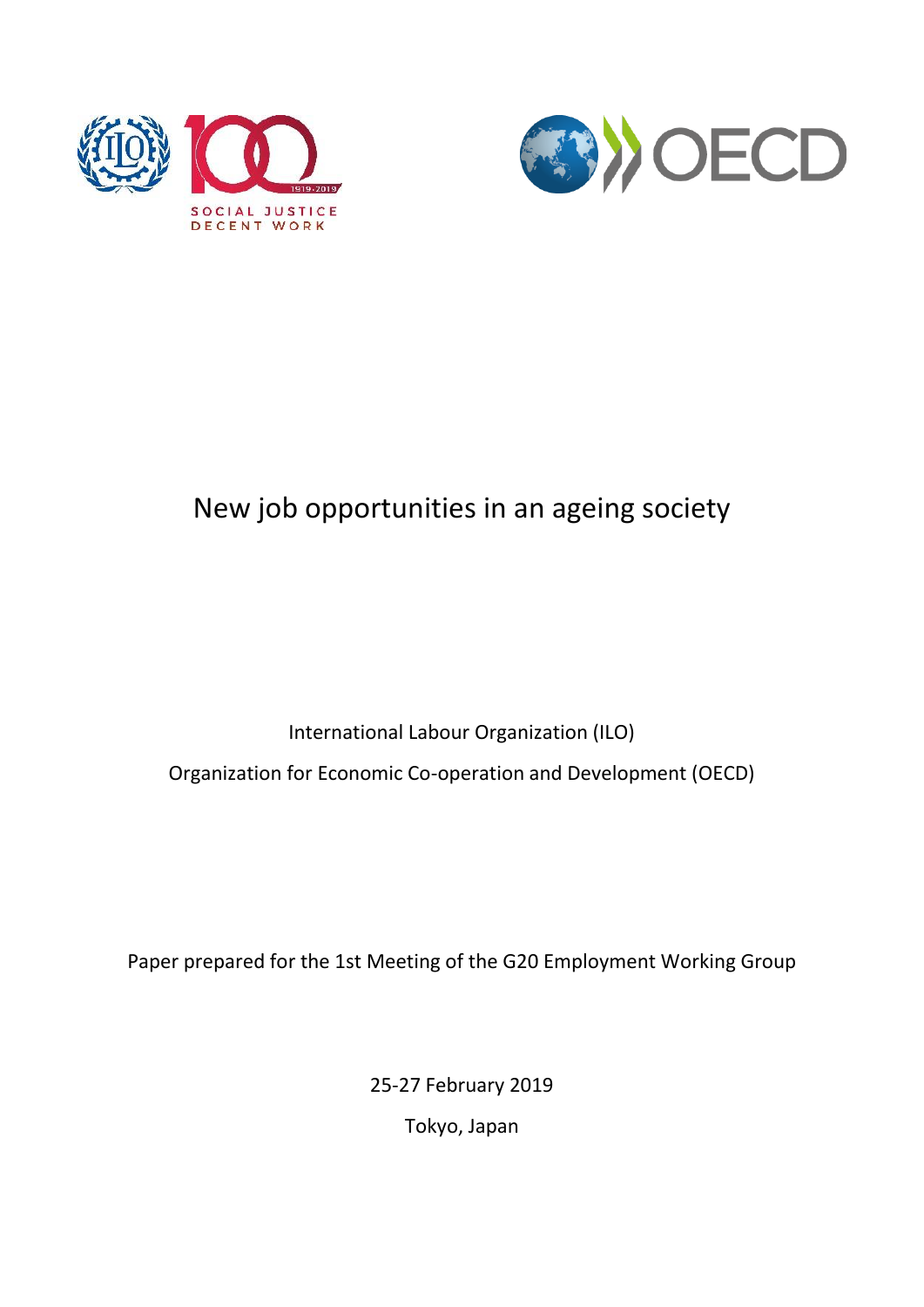# **Contents**

| 1. |                                                                                                     |
|----|-----------------------------------------------------------------------------------------------------|
| 2. |                                                                                                     |
| 3. | Why does it matter: Implications of long-term care for gender equality 3                            |
| 4. |                                                                                                     |
| 5. |                                                                                                     |
|    |                                                                                                     |
|    | High shares of non-standard work raise concerns about job security, social protection and           |
|    | LTC jobs can be demanding and burdensome, leading many to leave the profession due to stress        |
| 6. |                                                                                                     |
| 7. | Policy responses to improve employment quality and the use of technology 14                         |
|    | Creating the fiscal space to invest in quality care policies, services and infrastructure  14       |
|    | Addressing the poor quality of jobs will be necessary to retain more workers and break occupational |
|    | Promoting freedom of association and strengthening social dialogue and collective bargaining is a   |
|    |                                                                                                     |
|    |                                                                                                     |
|    | Providing better initial training and more career progression for personal carers  17               |
|    | More opportunities for workers in the sector to have a key role in care coordination 18             |
|    |                                                                                                     |
|    |                                                                                                     |
| 8. |                                                                                                     |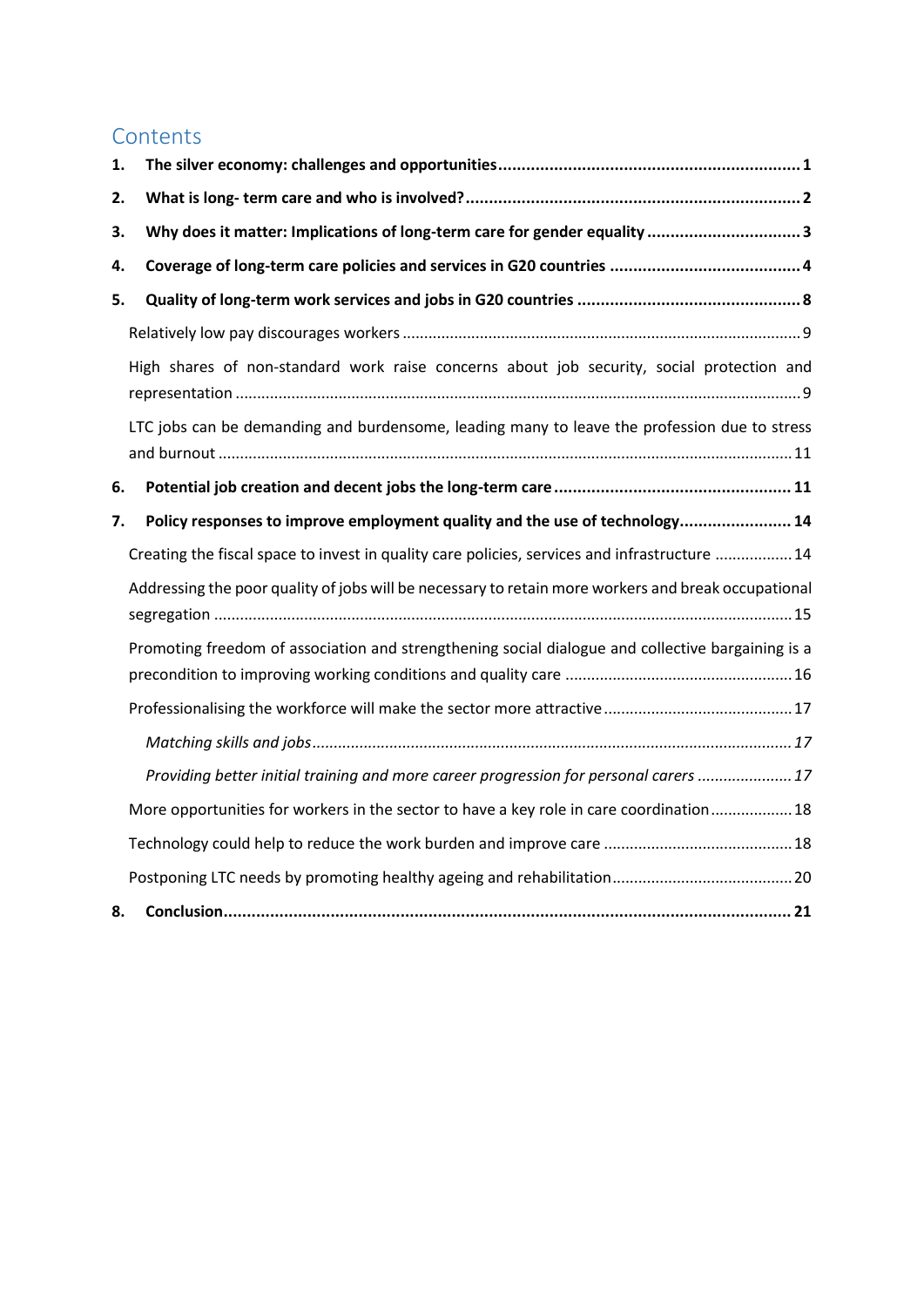## <span id="page-2-0"></span>1. The silver economy: challenges and opportunities

In 2015, there were 2.1 billion people in need of care across the world (1.9 billion children under the age of 15, of whom 0.8 billion were under six years of age, and 0.2 billion older persons aged at or above their healthy life expectancy). By 2030, the number of people in need of care is predicted to reach 2.3 billion, driven by an additional 0.1 billion older persons and an additional 0.1 billion children aged 6 to 14 years.<sup>1</sup>

In particular, G20 countries will undergo significant demographic change due to ageing over the next decades. The speed of population ageing has been particularly fast in Japan, where the share of the population aged 80 years is expected to rise to 15 per cent by 2050. In the Republic of Korea, the share of the population over 80 will be nearly the same as in Japan by 2050. The pace of population ageing has been slower in non-OECD countries, although is expected to accelerate. In Brazil and China, less than 2 per cent of the population was 80 years and over in 2015, although this share is expected to reach close to 7 per cent in Brazil and more than 8 per cent in China by 2050.<sup>2</sup>

While longer healthy life expectancy implies that older people can contribute longer to economic and social prosperity, the rates of survival of people with a chronic illness are also rising, meaning that people will experience more years with a disease during their lifetime.<sup>3</sup> This affects women in particular, since their life expectancy at age 60 is longer than for men globally. Women are more likely to experience multi-morbidity and frailty in older age, and to be dependent on long-term care systems.

As populations age, the potential supply of labour in the economy relative to this increased demand for long-term care is expected to decline. On average across the G20 economies, there were more than six people of working age (15-64 years) for every person 65 years and older in 2017. This dependency ratio is projected to halve to just three persons by 2050. 4 In the advanced G20 economies, where population ageing is more advanced, the ratio is projected to decline from 3.4 to 2.1.

Therefore, over the coming decades, many G20 countries will face significant challenges in recruiting and retaining suitably skilled care workers, and in some countries these challenges are already substantial. This paper highlights the challenges and the policy interventions to address shortages in the long-term care.

<sup>&</sup>lt;sup>1</sup> ILO (2018), *Care work and care jobs for the future of decent work,* ILO, Geneva (available *here*).

<sup>2</sup> OECD (2017a), *Pensions at a Glance 2017: OECD and G20 Indicators*, OECD Publishing, Paris.

<sup>3</sup>HelpAge (2017). *Investing in an ageing world: Shifting debates from costs to investments* (London).

<sup>4</sup> OECD (2017b), *Health at a Glance 2017: OECD Indicators*, OECD Publishing, Paris (availabl[e here\)](https://doi.org/10.1787/health_glance-2017-en).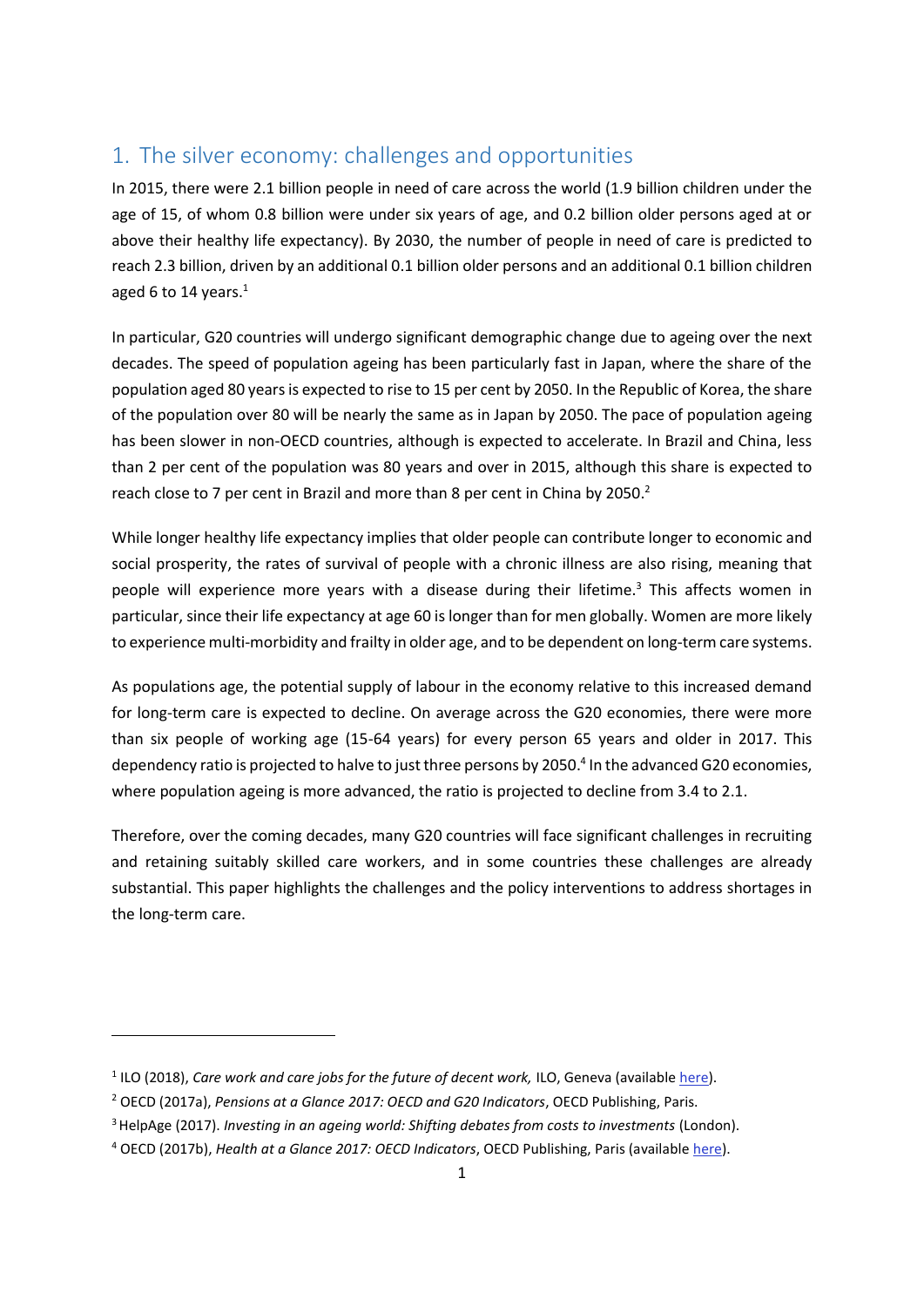### <span id="page-3-0"></span>2. What is long- term care and who is involved?

*Long-term care* (LTC) refers to the provision of policies and services for persons of all ages who have long-term functional dependency. Dependency creates the need for services designed to compensate for limited capacity to carry out activities of daily living such as bathing, dressing and getting in and out of bed, over a prolonged period of time.<sup>5</sup> Dependency also results in difficulties in accessing health care and maintaining a healthy lifestyle to prevent deterioration in health and functional status, creating additional emotional needs and strains which must be addressed.

A country's *long-term care system* refers to all caregivers and settings where long-term care may be provided, which in many countries is closely linked to the country's health system, social protection system and the provision of social services. Unpaid care work by family and friends is the most important source of care for people with long-term care needs. In addition, many high-income countries have implemented collective risk-coverage systems of *long-term care*, with cash and/or inkind benefits. Services are provided by non-health professionals, including domestic workers ("personal assistants") and, less frequently, by nurses. Care recipients are older persons with care needs; in some countries, the same system or benefits also cover children and adults with disabilities, although in most cases long-term care for elderly people and benefits for handicapped younger people are kept separate. Long-term care services include support for daily living activities (e.g. washing, getting in and out of bed, etc.) and can be provided in *community-based* or in *institutional residential* settings. *Community-based care* refers to all forms of care that do not require older persons or persons with disabilities to reside permanently in an institutional care setting; they include in-home care, community and day centres. *Institutional residential care* refers to institutionalized care delivered in assisted-living facilities and nursing homes. *Respite care* provides short-term care in order to relieve unpaid carers. It can occur in people's homes as well as in community and day centres or residential facilities.

Across the world, women perform 76 per cent of the total amount of unpaid care hours, including in relation to LTC provision.<sup>6</sup> This situation often implies that carers forgo employment and income opportunities or shoulder intensive physical and emotional care work, sometimes at the expense of their own well-being and health.<sup>7</sup> In no country in the world do men and women provide an equal share of unpaid care work. However, Northern European countries come closest to gender parity, with men performing over 40 per cent of the total volume of unpaid care work. In Canada, United States, France and Germany, men perform just under 40 per cent of the total. Men's contribution is lower

<sup>5</sup> Colombo, F. Llena-Nozal, A.; Mercier, J.; Tjadens, F. 2011. *Help wanted? Providing and paying for long-term care*, OECD Health Policy Studies, OECD, Paris.

<sup>6</sup> ILO, 2018.

<sup>7</sup> Colombo et al., 2011.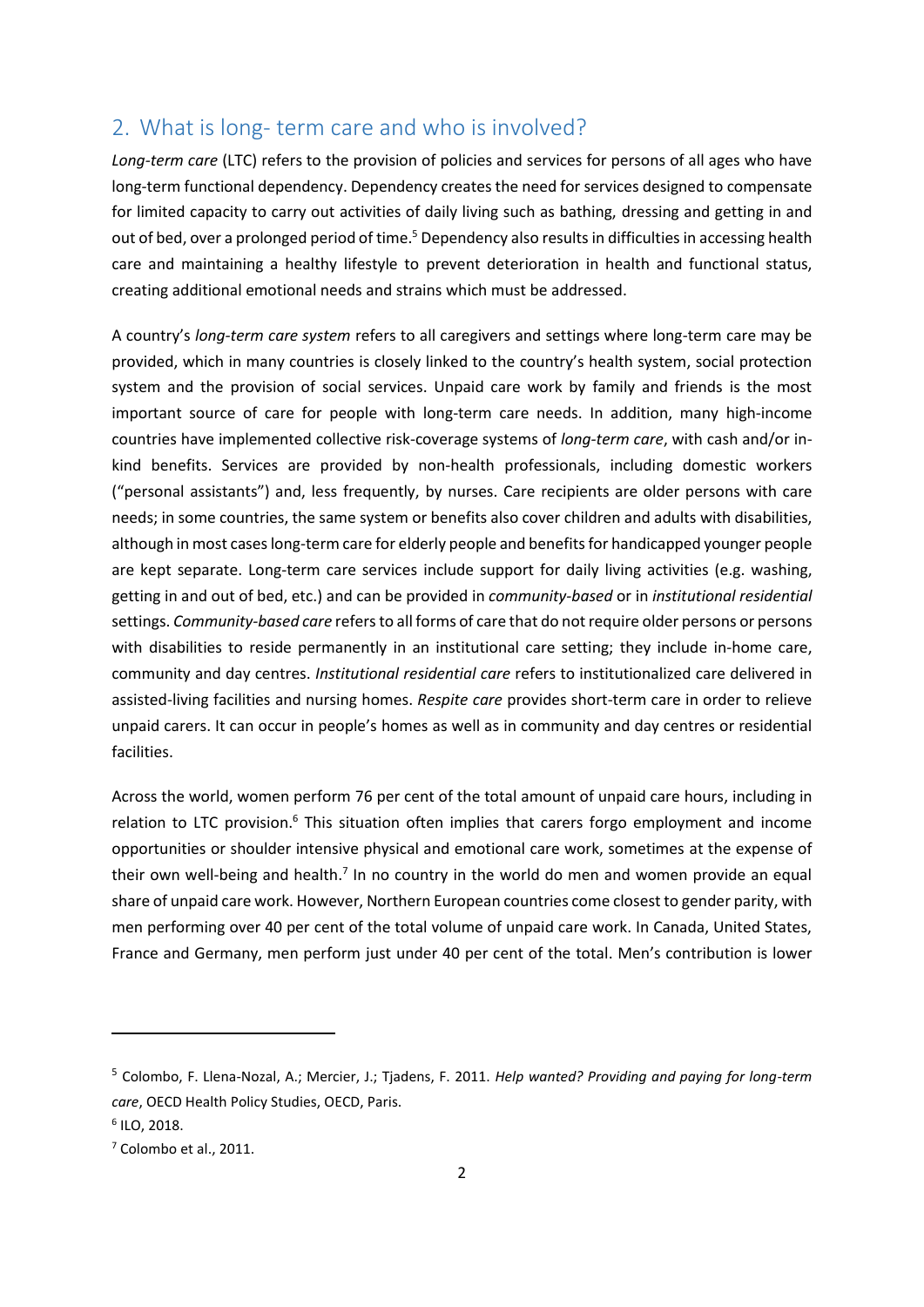than 30 per cent of the total hours of unpaid care work in China (28%); Italy (26%); Japan (23%); Turkey (21%) and India (10%).<sup>8</sup>

The number of hours spent in unpaid care work declines with old age, but remains high. Across Europe, Australia and the US, on average, at least 13 per cent of people aged 50 and over report providing informal care at least once a week. In many cases, care work for older persons is provided by wives, daughters and daughters-in-law.<sup>9</sup> In Italy and Japan, women in old age spend more time in unpaid care work than working age women.<sup>10</sup> At the same time, as discussed above, the availability of unpaid carers may be decreasing in the future.

The global care workforce plays a key role in LTC work provision. The health and social work sector and domestic work represent the backbone of care jobs in LTC provision. In particular, health and social work sector is a major source of employment. It accounts for 130.2 million jobs worldwide, constituting 3.9 per cent of total global employment. 11

# <span id="page-4-0"></span>3. Why does it matter: Implications of long-term care for gender equality

Unpaid care work constitutes the main barrier to women's participation in labour markets. In 2018, 606 million women of working age have declared themselves to be unavailable for employment or not seeking a job due to unpaid care work, while only 41 million men are inactive for the same reason. An estimated 57 million unpaid workers are providing the bulk of LTC work globally,<sup>12</sup> the large majority of whom are women. A large share of this potential labour force could be activated through universal access to adequate LTC systems of good quality.

Effective access to good quality LTC for all who need such services is crucial for older people in general and older women in particular, given women's longer life expectancy. Good quality LTC can ensure that older people live dignified lives with opportunities for continued personal growth and with intrinsic capacity maintained. Policies which enable people with disabilities to hire personal assistants to help them in their daily lives can remove barriers to entering the labour market and can promote independent living. Not only does good quality LTC contribute to the higher well-being of older people

<sup>8</sup> ILO, 2018.

<sup>9</sup> OECD, 2017b.

 $10$  Ibid.

<sup>11</sup> ILO, 2018.

<sup>12</sup> ILO (2017), *World Social Protection Report 2017-19: Universal social protection to achieve the Sustainable Development Goals*, ILO, Geneva (available [here\)](http://www.social-protection.org/gimi/gess/ShowWiki.action?id=594).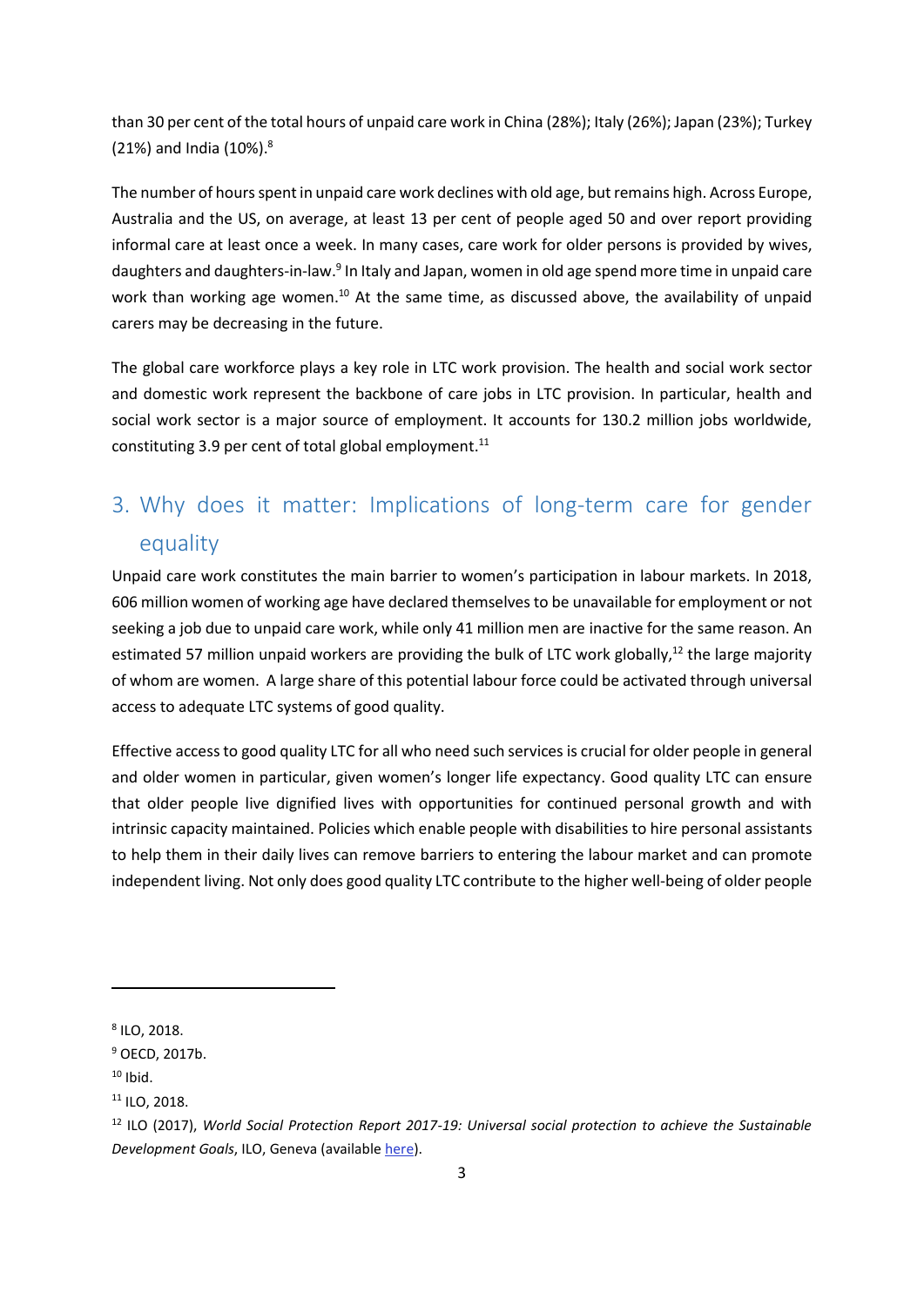but in conjunction with contextual environments can stop, slow or reverse declines in individuals' capacities over their life course.<sup>13</sup>

### <span id="page-5-0"></span>4. Coverage of long-term care policies and services in G20 countries

The growth in the older population points to the major role that LTC care will play in future job creation. Despite its increasing importance, there is already a crucial lack of accessibility to LTC services globally. The ILO estimates that there is a global shortage of 13.6 million LTC workers.<sup>14</sup> The highest deficits are in Asia and the Pacific (8.2 million LTC workers), in consequence of the higher numbers of older persons in that region. From 2000 to 2014, work in the health and social sector grew by around 48 per cent, whereas jobs in other sectors grew more slowly or declined. In particular, the supply of LTC workers is growing, but not as fast as population ageing. In several G20 countries, the growth in absolute numbers has been substantial over the period 2011-2016: this includes for instance, Japan (+300 000) and the United States (+190 000). Despite this, the supply of LTC workers per 100 elderly people has only increased moderately in some G20 countries and decreased in other since 2011 (Figure 1). There are on average five LTC workers per 100 people aged 65+ across 28 OECD countries. Low numbers of carers relative to the 65+ populations persist in several countries such as, for instance, France and Italy, raising concerns about their capacity to meet future needs without a stronger policy impulse.<sup>15</sup>

#### **Figure 1. Low numbers of carers relative to population aged 65+ persist in most countries**



Number of long-term care workers per 100 individuals aged 65 and over, in 2011 and 2016 (or nearest year)

*Note*: Data must be interpreted with caution, as sample sizes are small. OECD28 is an unweighted average and excludes Chile, Iceland, Latvia, Lithuania, Mexico, New Zealand, Switzerland and Turkey. *a.* Data were calculated based on ISCO 3-digit and NACE 2-digit. *Source*: EU-LFS, QLFSUK, ASEC-CPS, OECD Health Statistics 2018, and Eurostat for population demographics.

<sup>13</sup> WHO (2015). *World report on ageing and health*, WHO, Geneva.

 $\overline{a}$ 

<sup>14</sup> Scheil-Adlung, X. (2015), *Long-term care (LTC) protection for older persons: A review of coverage deficits in 46 countries*, ESS Paper Series, ILO, Geneva. ILO, 2017.

<sup>15</sup> OECD (2019 forthcoming), *Policy options for care workers*.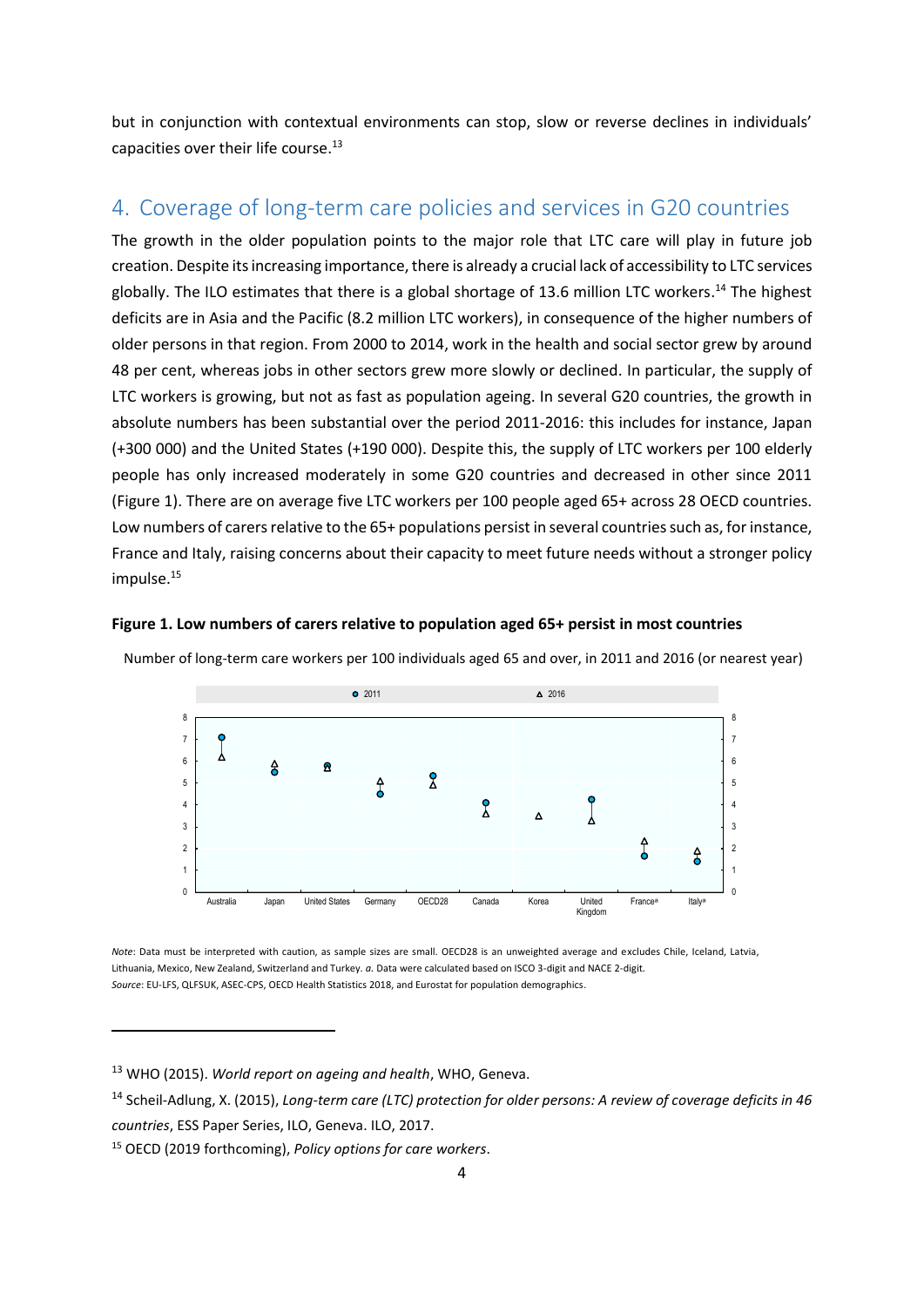In order to respond to rising LTC needs, many countries are looking at ways to improve LTC coverage for all who need it. Two dimensions are important when assessing coverage: (a) are legal frameworks providing for some LTC benefit or coverage entitlement for all elderly people that are dependent on others for performing daily living activities, and under which conditions (legal coverage), and (b) can people effectively access LTC services of adequate quality (effective coverage)?<sup>16</sup>

Regarding the first dimension, most countries across the world do not provide any legal coverage for LTC. More than 48 per cent of the population of persons aged 65 and over in the 46 countries with available information are not covered by any national legislation for LTC benefits and services, while another 46 per cent lives in countries where legal frameworks provide only for means-tested LTC benefits, which implies only those whose incomes and assets are below a certain level will be eligible for those benefits and services. Under 6 per cent of the surveyed population lives in countries that provide universal legal coverage for LTC services.

The average long-term care expenditure remains low and mostly below 1.5 per cent of GDP in G20 and high-income countries (Figure 2). Concerns about the costs of an ageing population – which will more than double by 2060 – have led some advanced G20 economies to start reducing the generosity of LTC coverage, either through explicit reforms or by squeezing budgets.<sup>17</sup> However, limiting LTC coverage and adequacy may result in greater inequalities of access, as well as greater risks that higher out-of-pocket expenditure on LTC may lead to higher poverty risks for older persons in need of LTC, as well as their children.<sup>18</sup>

<sup>&</sup>lt;sup>16</sup> For more information on legal and effective coverage, see ILO (2017) World Social Protection Report 2017-19, Annex II.

<sup>17</sup> Muir, T. (2017), "Measuring social protection for long-term care"*, OECD Health Working Papers*, No. 93, OECD Publishing, Paris (availabl[e here\)](https://dx.doi.org/10.1787/a411500a-en).

<sup>18</sup> Ibid, and ILO (2017) World Social Protection Report 2017-19.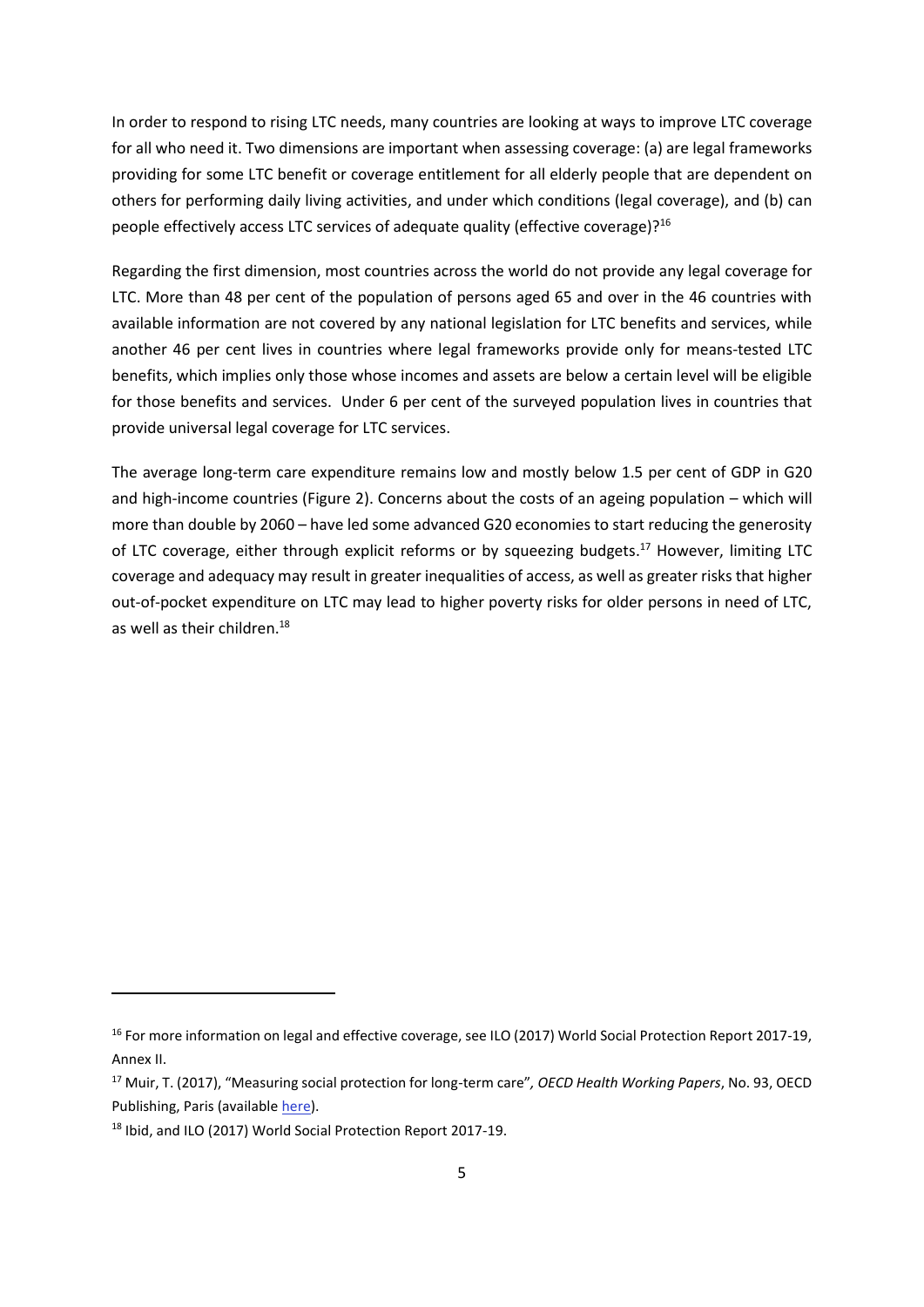### **Figure 2. Current public expenditure on LTC and projected growth to 2030 and 2060, for selected G20 countries**



*Note:* OECD and EU averages are unweighted.

*Source*: de la Maisonneuve, C. and J. Oliveira Martins (2013), "A Projection Method for Public Health and Long-Term Care Expenditures", OECD Economics Department Working Papers, No. 1048, OECD Publishing, Paris, [https://doi.org/10.1787/5k44v53w5w47-en.](https://doi.org/10.1787/5k44v53w5w47-en)

Access and affordability of services varies according to health systems and whether LTC is part of a universal health-care system or not. ILO estimates in selected high-income countries show that personal expenditure on LTC ranged from 3.5 per cent of household incomes in Luxembourg to 22.9 per cent in Israel in 2015.<sup>19</sup> In 17 high-income countries, 9 per cent of people aged 65 or over receive LTC through community-based services (including in-home services) and about 4 per cent in institutions (see Figure 3). In South Africa, for example, LTC is provided as part of public works programmes. In most countries, family members – mainly daughters, daughters-in-law or female spouses – still provide unpaid care services, even though attitudinal data suggest that a majority of people would prefer some extra-family support.

<sup>19</sup> ILO, 2018.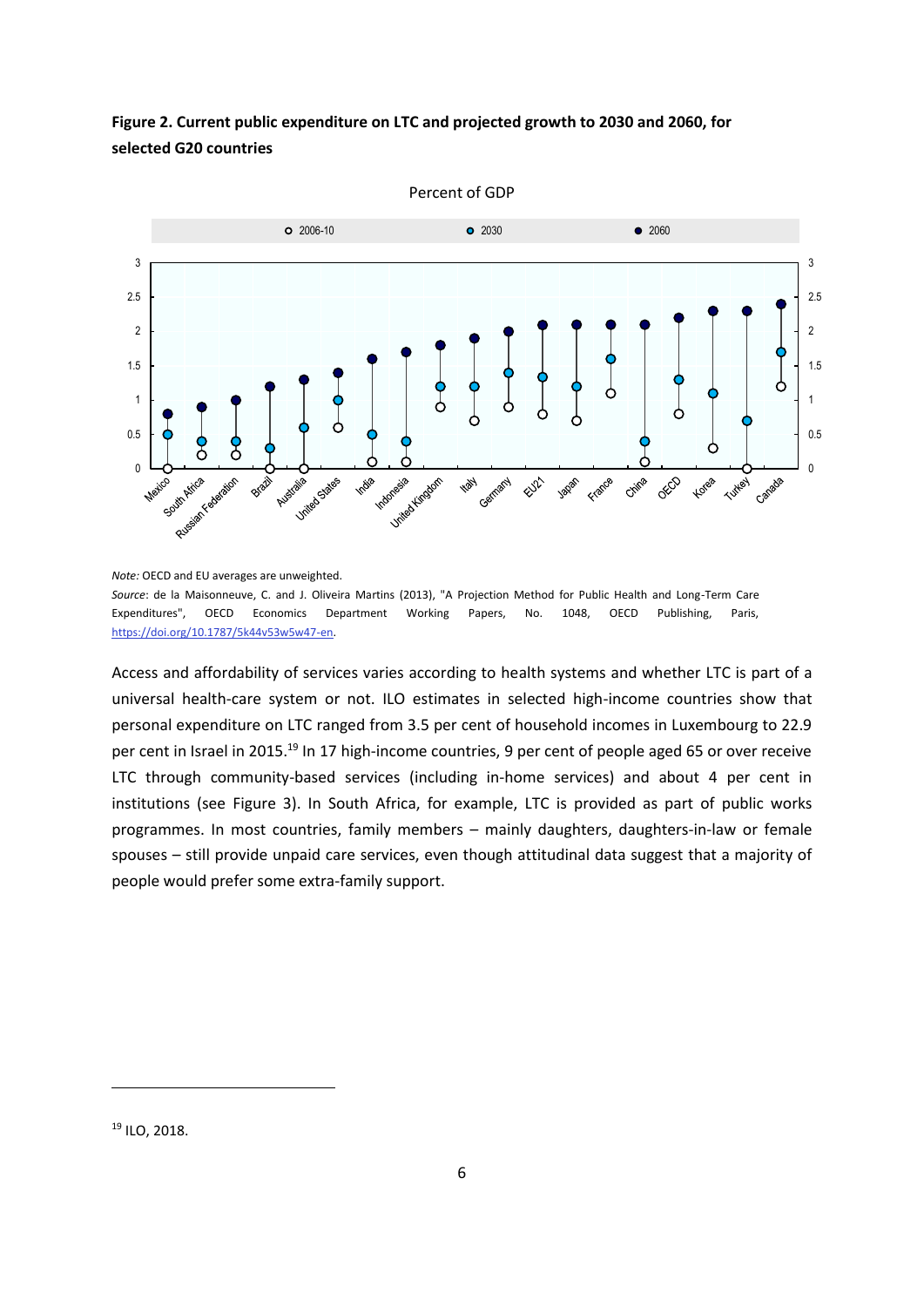

**Figure 3. Long-term care recipients by type of service and by age, latest year**

*Source*: ILO calculations, based on OECD Statistics data for 2016 or most recent year

LTC benefits also exist, with a large variety of systems depending on country specificities and patterns of development in the LTC sector. Collective LTC benefits may be financed through social insurance contributions or by general taxation, with<sup>20</sup> only few countries having large private LTC insurance markets. Benefits can be in cash or in-kind. Where services are provided in cash, these may enable older people with long-term care needs to hire a care worker or be cared for by their close relatives. Care leave and related benefits paid to care for sick or older family members are thus examples of the second option. LTC leave provision has been increasing in G20 countries over the past decade although these leave entitlements remain less generous than childcare-related leave. Several countries establish a distinction between short-term and long-term care leave. Short-term care leave ranged from two days leave to 8 weeks for family members at risk of dying (in Canada) and 36 days (in Italy).<sup>21</sup> While in many countries the leave is paid, other countries grant statutory unpaid leave (e.g. Germany and the United Kingdom) or only provide regulation through collective (e.g. Canada) or individual agreements (e.g. the Russian Federation). LTC leave varies between a few weeks and up to three years. In Italy, carers may receive full earnings replacement (but up to a ceiling) for a period of up to 24 months. However, leave for medical assistance or palliative care may also be unpaid, or paid at lower replacement rates or as a lump sum. It is important to ensure the continued social protection coverage of carers in such instances, which is the case in some countries, e.g. for old age pensions.<sup>22</sup>

In Canada, France, Germany and Italy women accounted for at least 60 per cent of care leave beneficiaries, due to continuing traditional gender roles. Men often do not ask for leave, for fear of

<sup>20</sup> ILO, 2017.

<sup>&</sup>lt;sup>21</sup> OECD (2018), Care Needed: Improving the Lives of People with Dementia, OECD Health Policy Studies, OECD Publishing, Paris (available [here\)](https://doi.org/10.1787/9789264085107-en%20or%20https:/www.oecd.org/els/soc/PF2_3_Additional_leave_entitlements_of_working_parents.pdf).

<sup>22</sup> Fultz E (2011), *Pension crediting for caregivers: Policies in Finland, France, Germany, Sweden, the United Kingdom, Canada and Japan*. Washington D.C.: Institute for Women's Policy Research, (availabl[e here\)](http://www.iwpr.org/publications/pubs/pension-crediting-for-caregivers-policies-in-finland-france-germany-sweden-the-united-kingdom-canada-and-japan/at_download/file).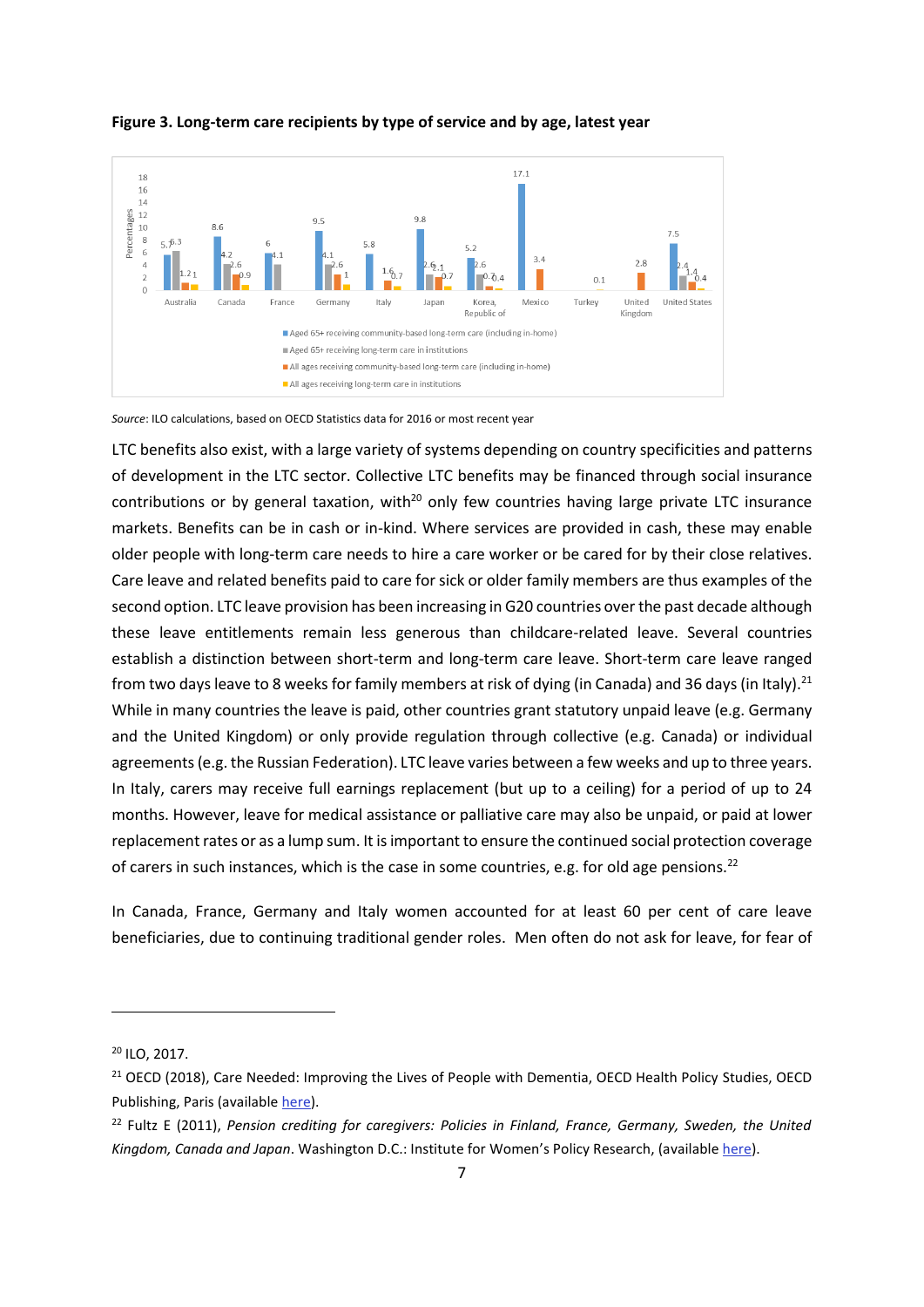social stigmatization or other forms of career disadvantage. Further, as men typically earn more than women, if they take care leave this would result in a larger reduction of the family's income.<sup>23</sup>

Many countries aim to keep workers with caring responsibilities attached to the labour market. This is a challenge. The number of workers who quit their jobs in Japan is particularly high among those with care responsibilities, especially women. While these measures contribute to recognizing the unpaid care work provided by relatives, the amount of social benefits is usually small and does not replace full earnings when employment is temporarily or permanently interrupted. For instance, on a basis of 22 hours of unpaid care work provided to a relative with moderate needs, carers would receive 100 per cent of the median wage in Canada (Nova Scotia province), about half of the median wage in France and below 30 per cent of the median wage in the Republic of Korea and the United Kingdom.<sup>24</sup>

## <span id="page-9-0"></span>5. Quality of long-term work services and jobs in G20 countries

The quality of long-term care services is often low.<sup>25</sup> Some of the most pressing issues are the shortage of qualified long-term care workers and the quality and type of care provided. This is due to the poor working conditions that undermine the quality of care. The majority of workers in the formal LTC sector are personal care workers who are women of prime age and with a growing share of foreignborn workers. Around 90 per cent of LTC workers are women in many advanced G20 countries. On average across OECD countries, 20 per cent of workers are nurses while the bulk are personal care workers. On average across OECD countries, 20 per cent of the formal and declared workers are foreign-born, ranging from 34 per cent in Canada to 11 per cent in France. In Germany, this share of foreign-born nurses has risen from 7 per cent in 2013 to 11 per cent in 2017.<sup>26</sup>

Very few countries actively recruit migrants for work in long-term care. Australia, Canada and Japan have such work permits specifically for long-term care workers. Germany has developed such programs for the placement of nurses that include professional and language preparation and support with integration of skilled workers.

LTC workers have generally lower qualifications than health workers. Most LTC workers hold high school diploma or vocational degrees, and personal carers are more likely to have a lower education level than nurses. A majority of personal care workers hold medium education degrees. In Europe, 62 per cent have a high school diploma or attended vocational schools, while 19 per cent have lower education. In the United States, over 74 per cent of LTC workers have a medium education.

1

<sup>&</sup>lt;sup>23</sup> Schmidt, A.E.; Fuchs, M.; Rodrigues, R. (2016), Juggling family and work: Leaves from work to care informally for frail or sick family members – an international perspective, Policy Brief, European Centre for Social Welfare Policy and Research, Vienna.

<sup>24</sup> Muir, 2017.

<sup>25</sup> Colombo et al. 2011.

<sup>&</sup>lt;sup>26</sup> OECD, 2019 forthcoming.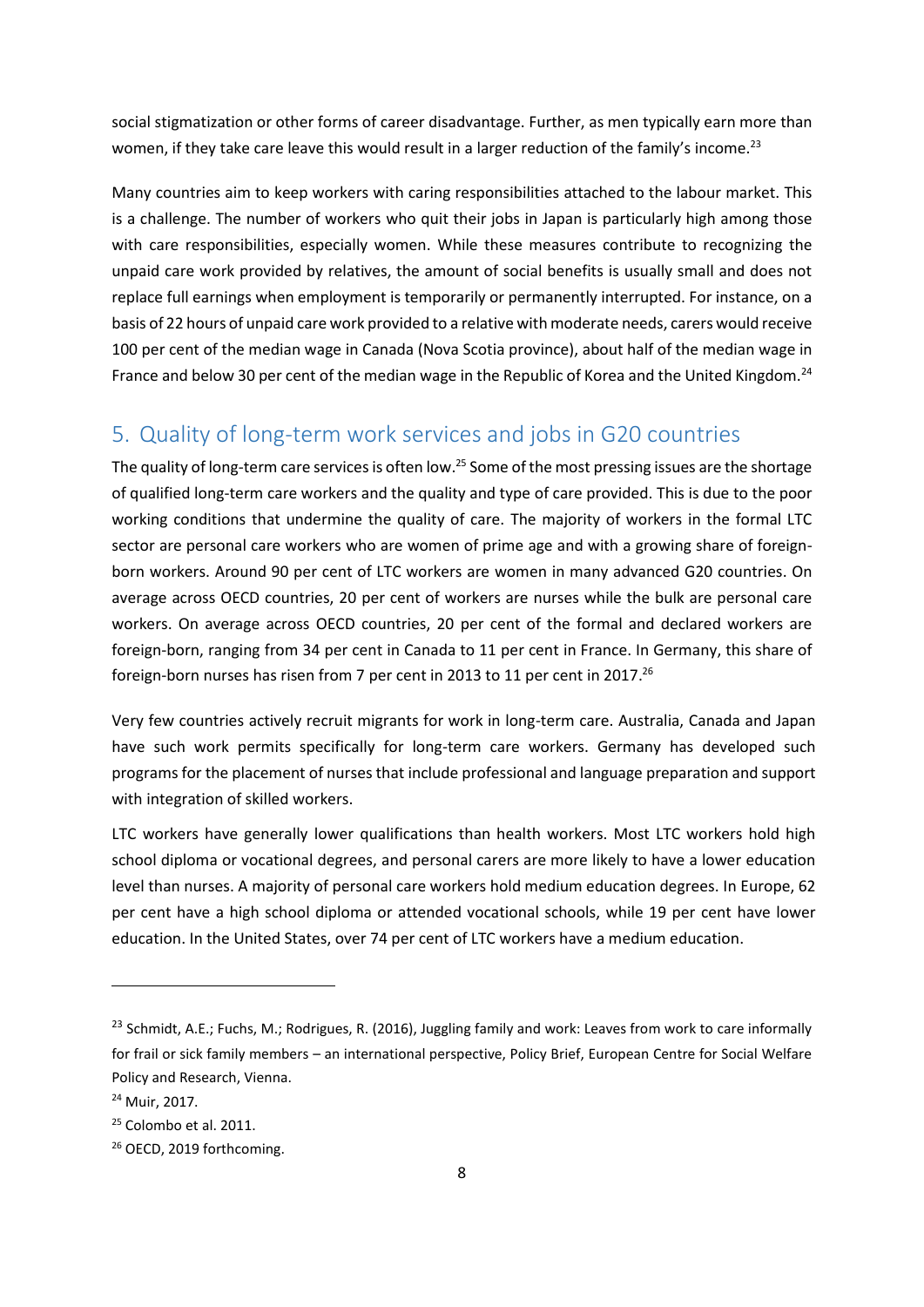#### <span id="page-10-0"></span>Relatively low pay discourages workers

**.** 

Earnings in the LTC workforce tend to be low and pay less than working in the hospital sector. Between 9 per cent and 13 per cent of care jobs are estimated to pay below the national minimum wage (Gardiner, 2015[8]). Personal care workers are particularly low paid in India, Brazil and South Africa, which have the least compressed pay structures, and in the US, where their working conditions and pay are closer to those of domestic workers. In the UK, the Low Pay Commission has flagged social care as a sector of concern in terms of compliance with the national minimum wage because of cuts in the sector contributing to task-based pay based on contact time only. In several countries, including Australia (home care), France, Germany and Korea they are quite close to minimum wages (Figure 4).



**Figure 4. Average gross hourly wages in the long-term care workforce**

### <span id="page-10-1"></span>High shares of non-standard work raise concerns about job security, social protection and representation

Non-standard employment is common in the sector. Part-time employment is widespread in the LTC workforce: around 30 per cent or more of LTC workers in advanced G20 economies work part time [\(Figure](#page-11-0) 5). It is on average two times higher than the average rate in the economy. Part-time work is also more predominant among personal care workers than among nurses. The bulk of LTC relates to dressing, bathing, feeding and toileting the elderly in the morning and evening, which explains why part-time work is important. Such part-time contracts can result in short-hour weekly contracts in terms of hours worked. In the UK, the use of zero hours contracts in home-based LTC is widespread, and paid hours restricted to time with patients, with staff uncompensated for travel time.<sup>27</sup> Workers under this type of contract have less access to training, do not always have benefits such as paid annual

*Note*: Data for Canada refer to the average wage. Data for France, Germany and Italy is an average of all workers in this sector. Wages for Korea, Australia and the United States are for personal care workers. *Source*: OECD LTC workforce survey 2018.

<sup>&</sup>lt;sup>27</sup> Rubery, J. et al. (2015), ""It's All About Time": Time as Contested Terrain in the Management and Experience of Domiciliary Care Work in England", *Human Resource Management*, (available [here\)](http://dx.doi.org/10.1002/hrm.21685).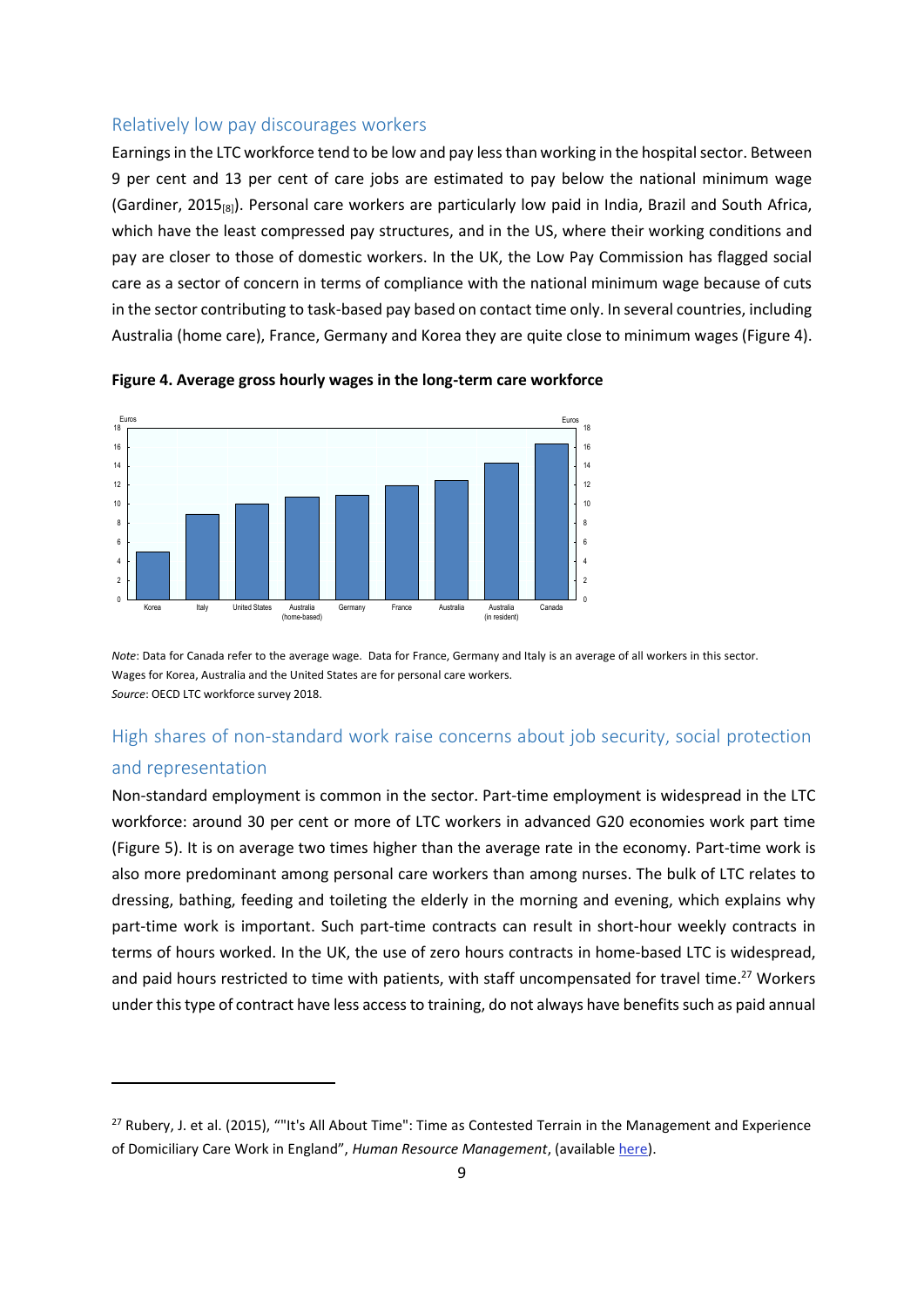leave, suffer from low job security and have less access to social protection.<sup>28</sup> This makes the sector unattractive because of difficulties to obtain a decent income. Part-time workers face a penalty in terms of poverty risks, promotion opportunities and, in some countries, in terms of access to employment benefits and social protection. 29

#### <span id="page-11-0"></span>**Figure 5. Non-standard employment is important**



Share of long-term care workers working part-time, in 2016

*Note*: The OECD average is unweighted and includes: Australia, Austria, Belgium, the Czech Republic, Denmark, Finland, France, Germany, Ireland, Italy, Luxembourg, the Netherlands, Norway, Spain, Sweden, Switzerland, the United Kingdom and the United States.

*a.* Data cover only those with a permanent position. *b.* Data were calculated based on ISCO 3-digit and NACE 2-digit. *Source*: EU-LFS; ASEC-CPS; OECD estimate based on national source for Australia.

Temporary employment also appears to be prominent in some countries, generating more job insecurity in the sector. In France, institutions employ a great proportion of temporary agency workers (*interim*). Indeed, in 2015, 34.6 per cent of institution-based workers are *interim* workers. 30

Undeclared work or informal employment is also a concern in the LTC workforce. Undeclared workers are often undocumented migrant workers hired privately by households. The undeclared status of workers can lead to abusive situations, including long working hours and low wages, and lack of training opportunities.<sup>31</sup> More countries should consider giving specific work permits for LTC workers to remedy shortages and avoid undeclared work.

<sup>28</sup> ILO (2016), *Non-standard forms of employment: understanding challenges, shaping prospects*, ILO, Geneva (available [here\)](http://www.ilo.org/wcmsp5/groups/public/---dgreports/---dcomm/---publ/documents/publication/wcms_534326.pdf).

 $29$  Ibid.

<sup>30</sup> Muller, M. (2017), *L'accueil des personnes âgées en établissement : entre progression et diversification de l'offre*, DREES, Paris.

<sup>31</sup> Casanova, G., G. Lamura and A. Principi (2017), "Valuing and Integrating Informal Care as a Core Component of Long-Term Care for Older People: A Comparison of Recent Developments in Italy and Spain", *Journal of Aging and Social Policy* (availabl[e here\)](http://dx.doi.org/10.1080/08959420.2016.1236640).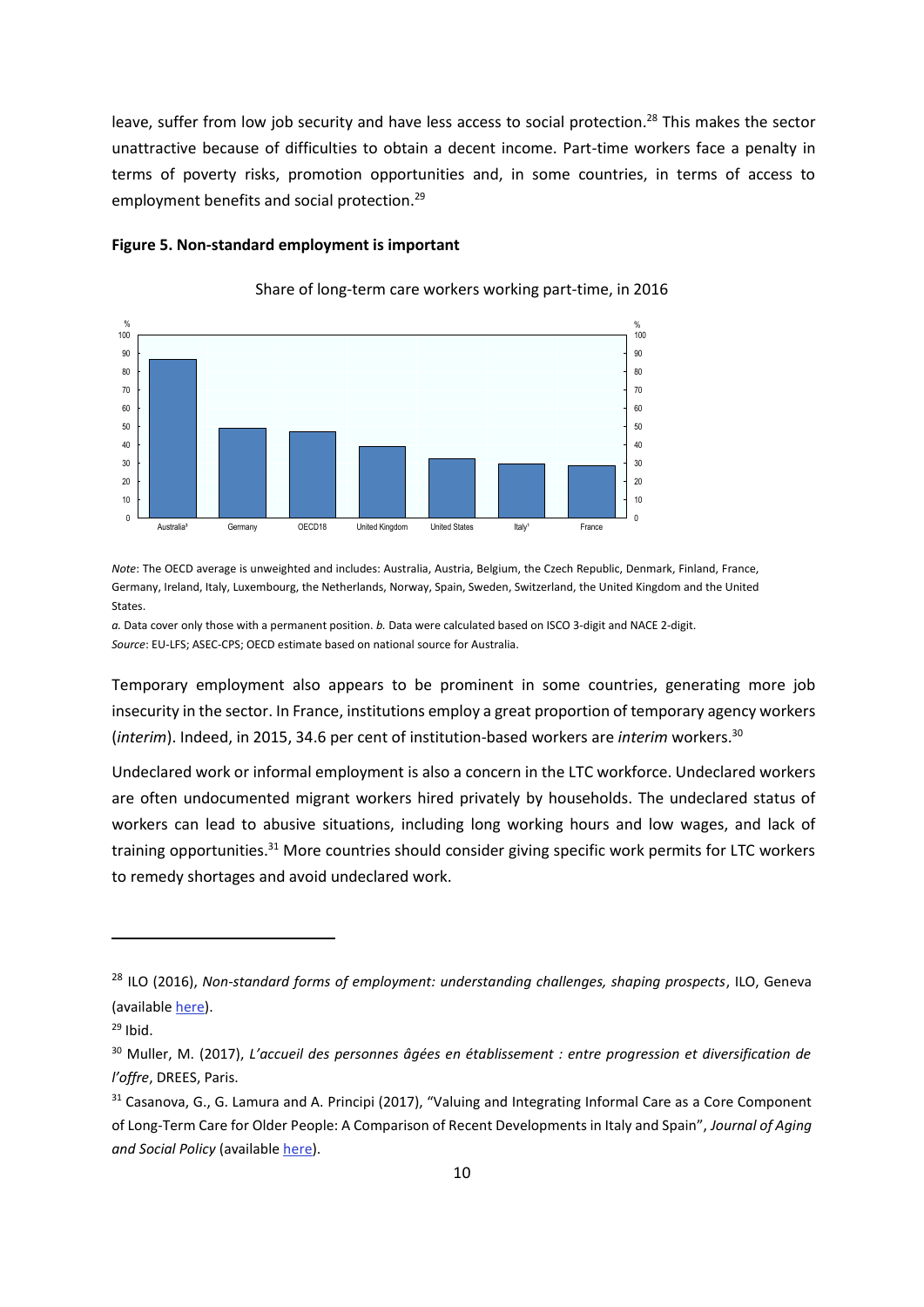## <span id="page-12-0"></span>LTC jobs can be demanding and burdensome, leading many to leave the profession due to stress and burnout

Lack of autonomy and support, together with high demands, can put a strain on LTC workers. LTC workers, particularly at home, are often isolated. Workplace organisations and management tend to be hierarchical, leaving workers little possibility to make good use of their skills. Coupled with high caseloads and limited time with patients, this generates a feeling of frustration and overload. A poor work environment – characterised by intensive job demands with insufficient job resources (e.g. feedback and support) – reduces worker well-being, weakens worker engagement and productivity and increases the risk of physical and mental health problems.<sup>32</sup>

LTC workers can be exposed to physical and mental well-being risk factors on a daily basis.<sup>33</sup> Lifting patients and bending over a bed when providing care contribute to develop health problems.<sup>34</sup> About 60 per cent of LTC workers report being exposed at work to physical risk factors across EU22 in 2013. 35 Mental well-being risk factors include severe time pressure, overload of work and violence or threat to violence. Violence perpetrated by a resident or a resident's visitor are common in the LTC sector. Assaulted LTC workers can experience physical reactions, such as fatigue, sleep problems, headaches and musculoskeletal pain (low back pain, shoulder, wrist and hand, knee) resulting from scratches, cuts and bruises but also emotional reactions, such as anger, sadness, frustration, irritability, fear, selfblame and depression.<sup>36</sup> In the US, a 2010 study showed that 48 per cent of institution-based workers had been assaulted at least once in the past 3 months.

# <span id="page-12-1"></span>6. Potential job creation and decent jobs the long-term care

Several countries are anticipating future shortages of LTC workers and the need to recruit new LTC workers. The Japanese government forecasts a need of 250 000 new LTC workers to meet demand by 2020. In the United States, over the past 20 years, LTC occupations have become one of the top 10-fastest-growing occupations in terms of employment. By 2024, the growth in LTC employment

<sup>32</sup> Prinz, C., A. Saint-Martin and H. Inanc (2018), *Job Quality, Health and Productivity: An evidence-based framework for analysis*, OECD Social, Employment and Migration Working Papers.

<sup>33</sup> ILO, 2017b. *Ending violence and harassment against women and men in the world of work*, ILO, Geneva (available [here\)](https://www.ilo.org/wcmsp5/groups/public/---ed_norm/---relconf/documents/meetingdocument/wcms_553577.pdf).

Simon, M. et al. (2008), "Back or neck-pain-related disability of nursing staff in hospitals, nursing homes and home care in seven countries—results from the European NEXT-Study", *International Journal of Nursing Studies*, Vol. 45/1, pp. 24-34 (available [here\)](http://dx.doi.org/10.1016/J.IJNURSTU.2006.11.003).

<sup>34</sup> Dulon, M. et al. (2007), "Prevalence of skin and back diseases in geriatric care nurses", *International Archives of Occupational and Environmental Health*, Vol. 81/8, pp. 983-992 (avalable [here\)](http://dx.doi.org/10.1007/s00420-007-0292-y).

<sup>&</sup>lt;sup>35</sup> OECD, 2019 forthcoming.

<sup>&</sup>lt;sup>36</sup> Miranda, H. et al. (2010), "Violence at the workplace increases the risk of musculoskeletal pain among nursing home workers", *Occupational & Environmental Medicine*, (available [here\)](http://dx.doi.org/10.1136/oem.2009.051474).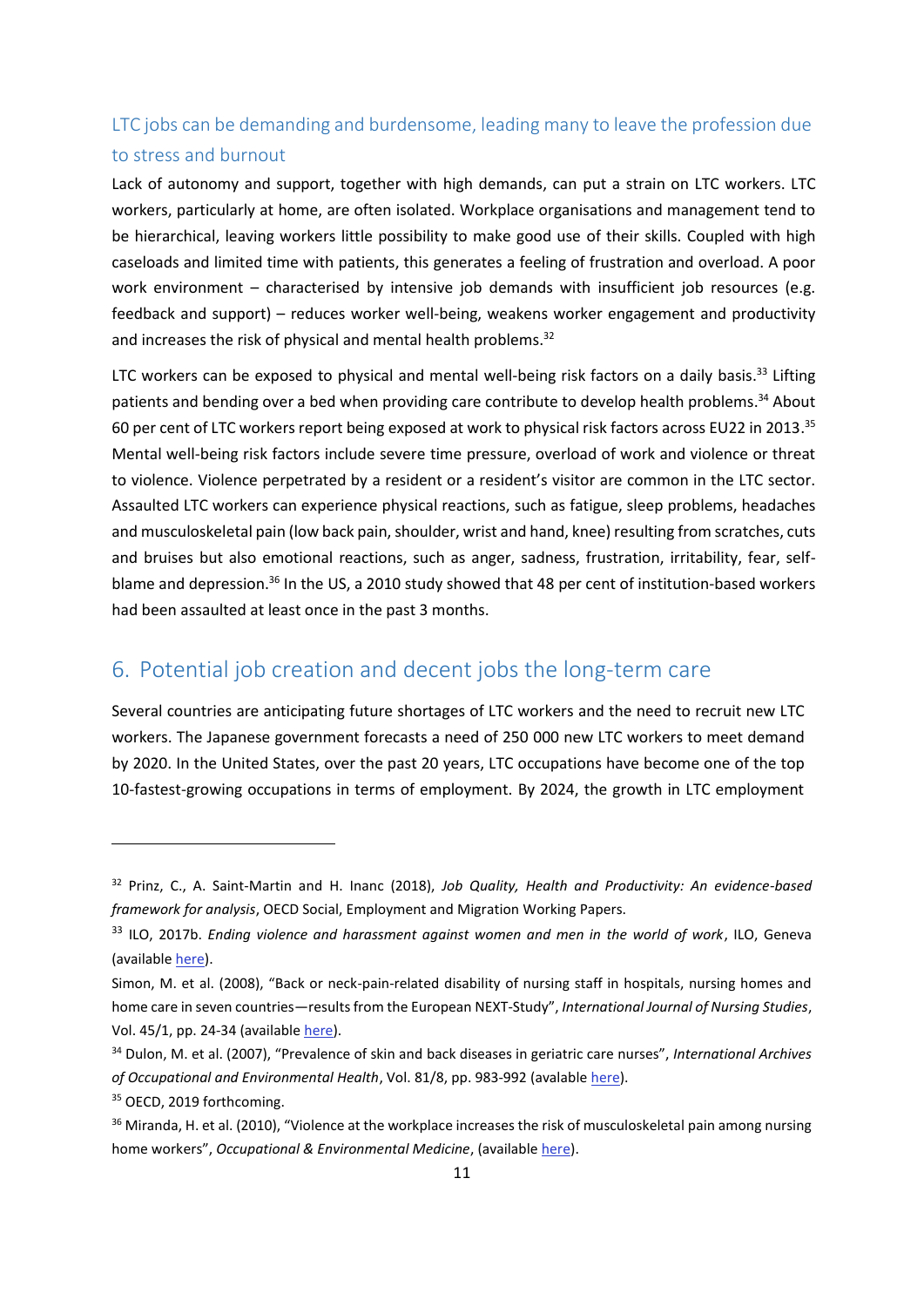demand is predicted to reach 30 per cent.<sup>37</sup> Moreover, elderly people failing to access LTC services are more likely use hospital care.<sup>38</sup> In Australia, predictions shows that the LTC workforce will have to recruit 980 000 new workers by 2050 in order to prevent shortages.<sup>39</sup>

A macroeconomic simulation study by the ILO in 45 countries, which represents 85 per cent of global GDP and close to 60 per cent of the global population and workforce, show that increasing investment in the care economy to meet specific Sustainable Development Goals' targets on health, education and decent work would result in a total of 475 million jobs by 2030, that is 269 million new direct and indirect jobs compared with the number of jobs in 2015.<sup>40</sup> Of the 120 million direct jobs, early childhood care and education would be the first largest contributor to employment generation, followed by the long-term care sector, with the creation of 29.6 million new decent jobs. This is followed by health care with 9.3 million new health-care sector jobs.

More than half (52 per cent) of this additional employment would be due to the expansion of coverage in China and India. Beyond their sheer population size, the ageing population in China and current shortfalls in long-term care coverage in India are the reasons for their relatively large share in the creation of new jobs. Japan and the US are two further countries that drive the results, due to their ageing population and their overall population size. Together they account for 29 per cent of total additional long-term care employment. Indirect employment in sectors other than health and longterm care, resulting from the expansion in long-term care expenditure, is 13.9 million jobs.<sup>41</sup> The magnitude of spending on long-term care under the above high road scenario, which predicts a higher coverage rate and better wages for personal long-term care workers, is US\$2.35 trillion. This corresponds to an increase in spending on long-term care up to 2.3 per cent of GDP in order to meet the high road targets (Figure 6).

<sup>37</sup> Bureau of Labor Statistics and U.S. Department of Labor (2015), *Occupational outlook handbook, 2016-17 edition, registered nurses*, Bureau of Labor Statistics.

<sup>&</sup>lt;sup>38</sup> Hogan, D. et al. (2014), "High rates of hospital admission among older residents in assisted living facilities: Opportunities for intervention and impact on acute care", *Open Medicine*.

<sup>39</sup> Mavromaras, K. et al. (2017), *THE AGED CARE WORKFORCE, 2016*.

<sup>40</sup> Ilkkaracan, I. ; Kim, K. (forthcoming) *The employment generation impact of meeting SDG targets in early childhood care, education, health and long-term care in 45 countries*, ILO, Geneva. The estimates were built using input-output tables for 45 countries and backward linkages to generate the number of indirect jobs. <sup>41</sup> ILO, 2018.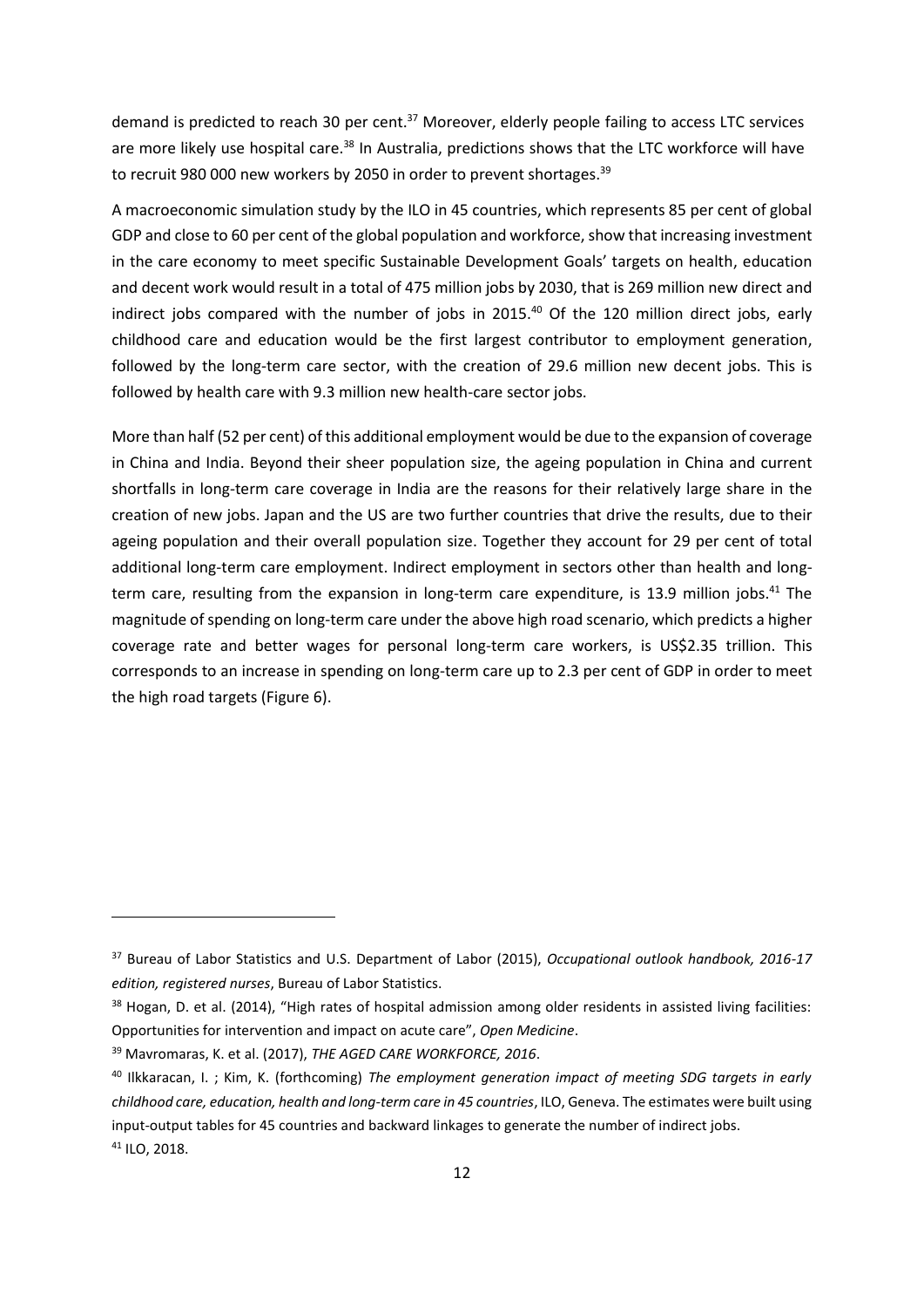

#### **Figure 6. Jobs generation in long-term care and country shares**

*Source*: Ilkkaracan and Kim, forthcoming.<sup>42</sup>

Countries have explored a range of policies to promote recruitment in the sector. Such policies include: 1) initiatives that target younger workers entering the labour market; 2) bringing back workers who may have left the labour market; 3) policies to retrain the unemployed or those working in other sectors who wish to change careers; and 4) policies to broaden the pool of workers outside of traditional channels by attracting men and ethnic minorities.<sup>43</sup>

Several countries have tried to increase the share of students entering the LTC sector. Countries are using image campaigns to help make the sector more attractive for young people. In the United Kingdom, image campaigns were launched such the "Proud to Care" initiative, the improvement of information among those who provide social care career advice (teachers, staff in job centres etc.), with initiatives such as the Care Ambassadors, who are visiting schools and job centres to talk about their jobs. Targeted training programmes are designed to attract young people to LTC jobs. Such programmes may be more successful if they include practical experience of the sector, for instance through internships. Japan introduced the provision of financial support for students who pursue training to become certified nursing care workers.<sup>44</sup>

Other policies have targeted prime-age and older workers, including those who are re-entering the labour market. In the United States, tax benefits have been used to help older LTC workers gain greater access to education and training, with additional federal funding available to those with lower

1

<sup>42</sup> Ilkkaracan, I. Kim, K. forthcoming.

<sup>43</sup> OECD 2019 forthcoming.

 $44$  Ibid.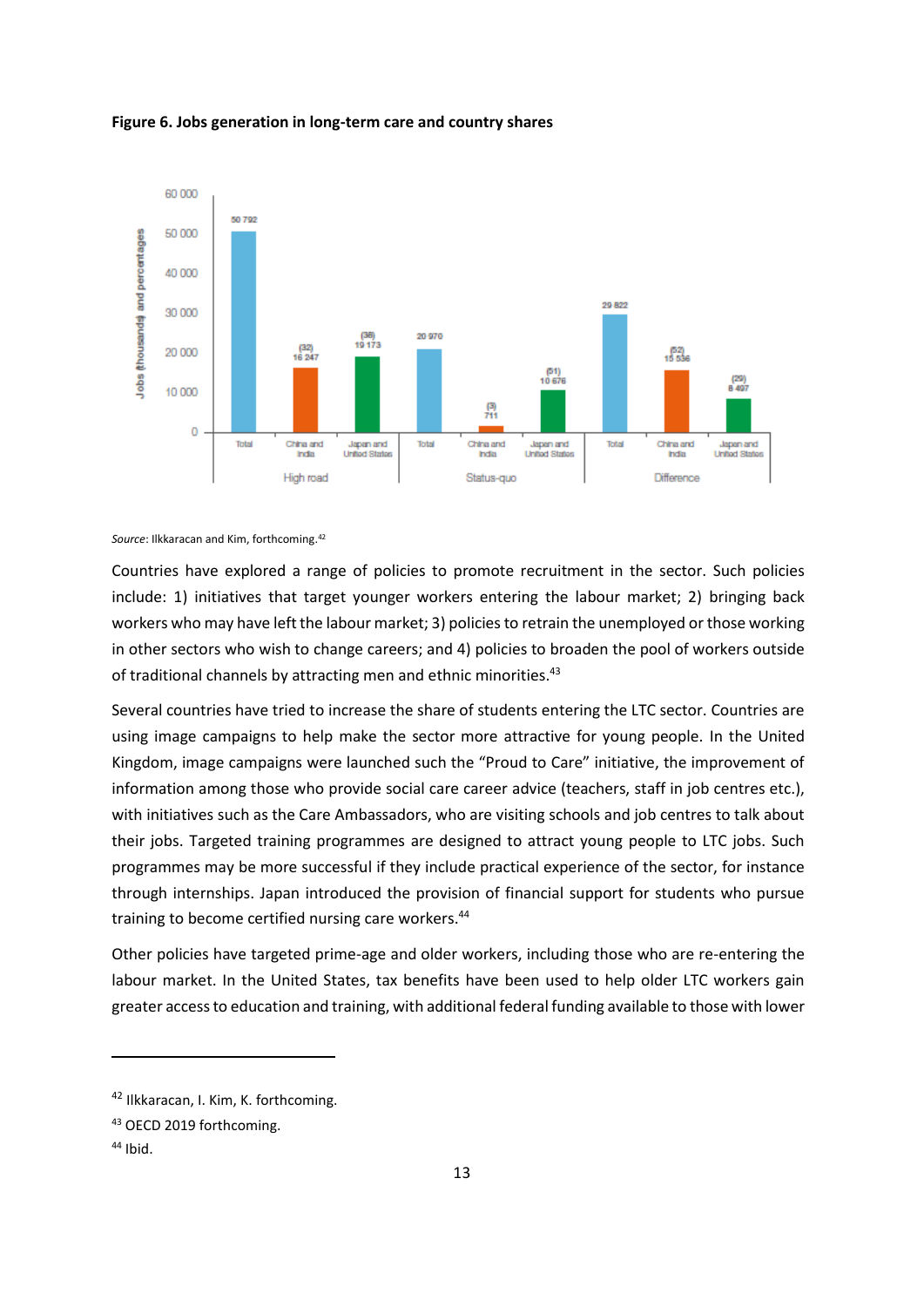incomes. Japan developed the introduction of basic training courses on LTC work targeting mostly women to prepare return to work after a long break. Together with the financial incentives to young students, this led to an increase in the number of LTC workers by 320 000 between 2011 and 2015.<sup>45</sup>

| <b>Measures</b>                                                                                                                                                        | Examples of countries implementing these measures |
|------------------------------------------------------------------------------------------------------------------------------------------------------------------------|---------------------------------------------------|
| Recruiting from the traditional pool (making sure people)<br>return to the sector or prevent early retirement), with<br>"Job Winner" or "Get back to work" initiatives | Australia, Japan, United Kingdom                  |
| Improving image among young workers and students<br>with "Proud to Care" and "Care Ambassadors" initiatives                                                            | Australia, United Kingdom                         |
| Providing financial support and perseverance grants for<br>LTC education to train unemployed people or caregivers<br>willing to get licenses or certification          | Japan                                             |
| Encouraging volunteer work ("Casserole Club", "Blouses<br>Roses" etc.)                                                                                                 | Australia, France, United Kingdom                 |

#### **Table 1. Recruitment measures targeting young/old workers in selected G20 countries**

*Source*: OECD LTC workforce survey 2018.

# <span id="page-15-0"></span>7. Policy responses to improve employment quality and the use of technology

Increasing recruitment will not be enough to address shortages in the LTC sector unless countries place a stronger emphasis in investing in the care economy to create more and better quality jobs. Better jobs will mean a better quality of care, formalization and adequate working conditions for LTC workers, which will improve retention and service delivery. This section offers an overview of possible approaches to improving both working conditions and skills, but also well-being as well as the reach and delivery of services.

### <span id="page-15-1"></span>Creating the fiscal space to invest in quality care policies, services and infrastructure

Investing in the provision of quality care policies, services and infrastructure in health and social work is necessary to address LTC care needs, make jobs in the sector more attractive to women and men and to reduce unpaid care work, enabling more women to engage in paid employment.

Job losses and public spending cuts in the care sectors are typically offset by additional time and effort devoted by women to unpaid work.<sup>46</sup> Funding for care policies can be obtained by creating fiscal space for direct care provision, establishing long-term care insurance as a branch of social insurance, or a

 $45$  Ibid.

<sup>46</sup> ILO (2016), *Women at Work trends 2016*, ILO, Geneva.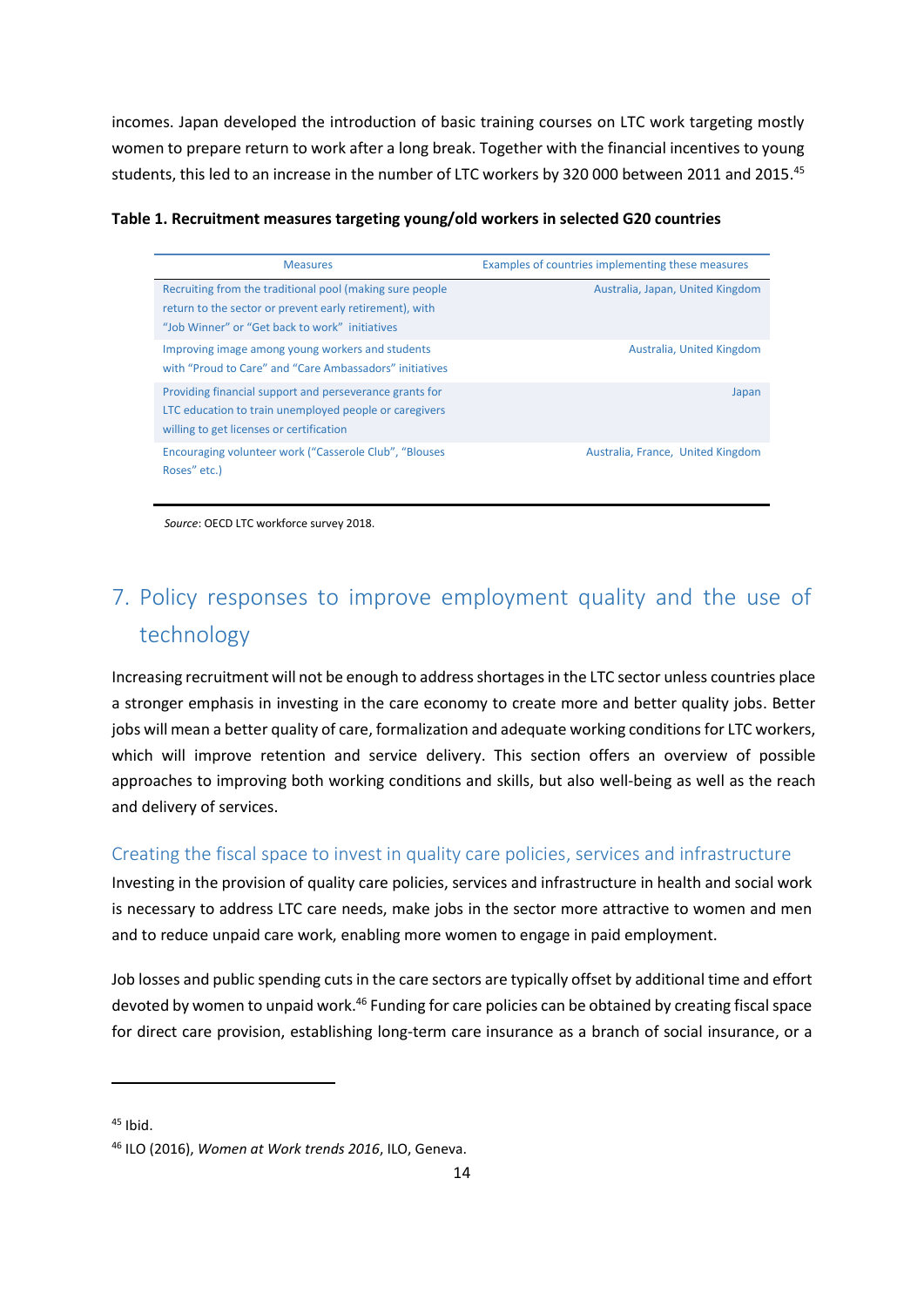combination of both. Expanding fiscal space requires the establishment of more transparent, progressive and redistributive tax structures to provide increased tax revenue. This approach is more sustainable than fiscal consolidation and is also less likely to increase inequalities. Other ways could include, for instance, setting up taxation on negative externalities (such as greenhouse gas emissions) or addressing tax avoidance, ensuring that profits are taxed where economic activities generating the profits are performed and where value is created.<sup>47</sup>

Consideration could be given to using tax incentives for some care occupations, especially domestic work or personal care work, as an effective way to support the transition to the formalization of care jobs. Similar tax incentives could be made available to care-related leave (e.g. by exempting cash-forcare or other cash benefits) or care services provided by employers. In addition, tax systems could allow individuals with care-related expenses to deduct them from their declarations, as is the case in a small number of countries (32 out of 177), among which are Argentina, France, Mexico, the Republic of Korea and the US.<sup>48</sup> Such tax breaks should however be designed in an equitable way, in order to avoid regressive effects.

# <span id="page-16-0"></span>Addressing the poor quality of jobs will be necessary to retain more workers and break occupational segregation

The first step to achieving decent work for LTC workers entails ensuring that these workers, including migrant care workers, are protected by labour and social security legislation to the same extent as other workers. Legislation should ensure the adequate regulation of non-standard forms of employment, the inclusion of LTC occupations and domestic workers under national minimum wages, and social protection coverage. Increasing starting wages in the sector, having a wage-progression pathway and guaranteeing equal pay for work of equal value would improve the valuation of workers and the motivation to stay. Higher wages have been found to be a predictor of longer job tenure amongst LTC personal care workers.<sup>49</sup> Providers that have an attractive pay often report fewer challenges in recruitment and retention.

Several countries have tried to improve wages in the sector. In the US, a new regulation extends the right to minimum wage to unlicensed home care workers, who had previously been classified as "companion caregivers". The Republic of Korea introduced allowances to increase personal care

<sup>47</sup> OECD (2015), *Taxing multinational enterprises, Base Erosion and Profit Shifting (BEPS)*, Policy Brief, BEPS Update No. 3, Paris (available [here\)](http://www.oecd.org/ctp/policy-brief-beps-2015.pdf). See also: OECD BEPS Actions: http://www.oecd.org/tax/beps/bepsactions.htm

<sup>48</sup> World Bank (2018), *Women, business and the law,* Washington DC.

<sup>&</sup>lt;sup>49</sup> Butler, S. et al. (2014), "Determinants of longer job tenure among home care aides: What makes some stay on the job while others leave?", *Journal of Applied Gerontology*, (available [here\)](http://dx.doi.org/10.1177/0733464813495958).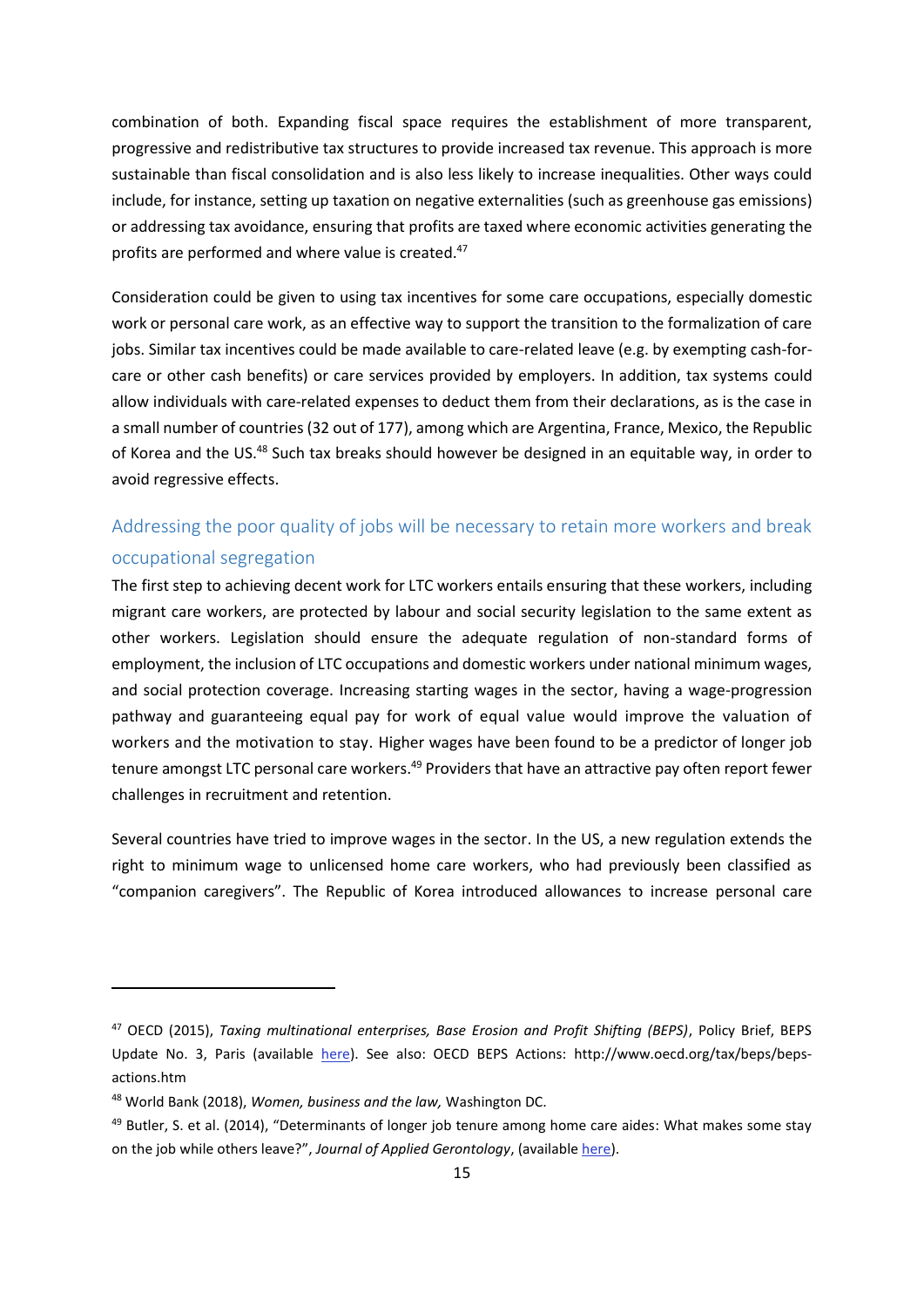workers' wages. Sector-wide collective agreements to raise wages are used in Northern Europe. In Argentina, Brazil, Mexico and Turkey the minimum wage applies to domestic workers.

Part-time work of good quality in care occupations can increase retention in the sector. In several European countries, the considerable share of part-time work limits the sector's attractiveness because of low take-home pay. Longer shifts are being promoted as a way to try to reach full-time jobs, also through combining different jobs in either hospital, home care or day care. In other countries, long working hours can be the norm and this is also the case for undeclared workers at home. Several countries such as Germany and Italy introduced programmes to legalise undocumented workers' status. France has developed tax deductions and lighter administrative declarations to encourage the declaration and formal hiring of such workers.

Regulating working time and unpredictable shifts and changing the organisation of work in LTC by giving more autonomy and support to workers is a promising strategy to improve LTC workers' satisfaction, health, and work-life balance and reduce turnover. Legislative approaches to promote social dialogue on employee-friendly working time and helping companies to adapt work organisation and managerial practise have proved to be useful to ensure a better work-life balance. Self-managed teams such as in Australia provide examples of good practice whereby nurses have more autonomy to decide on the type but also amount of care needed by each client.

# <span id="page-17-0"></span>Promoting freedom of association and strengthening social dialogue and collective bargaining is a precondition to improving working conditions and quality care

Union membership rates are generally low in care sectors, in particular when public provision is limited. It is therefore crucial that capacity building of unions is encouraged and cooperation is promoted. In South Africa, community health workers mobilized to campaign for decent work and subsequently formed the National Union of Care Workers of South Africa in 2016.<sup>50</sup> Some unions use new technologies to build capacity, by creating web platforms which enable the dissemination of advice, information and advocacy. Trade unions have a role to play in achieving decent wages. Recently, a trade union in the service sector won a pay equity settlement in New Zealand, which increased the pay scale in the sector in 2017, leading to a rise between 15 to 50 per cent in hourly wages.

Social dialogue and collective bargaining represent efficient pathways to achieving decent work and serving the interests of both care workers and care recipients. When collective agreements (CAs) are inclusive, for example, covering all home-based care workers, they can become instruments for extending protection to migrant and domestic workers. In Italy, many domestic and care workers are covered by CAs which regulate wage rates, periods of rest, paid holidays, sick pay and severance pay. In Germany, wage increases agreed upon through collective wage agreements are fully included in the

<sup>50</sup> ILO, 2018.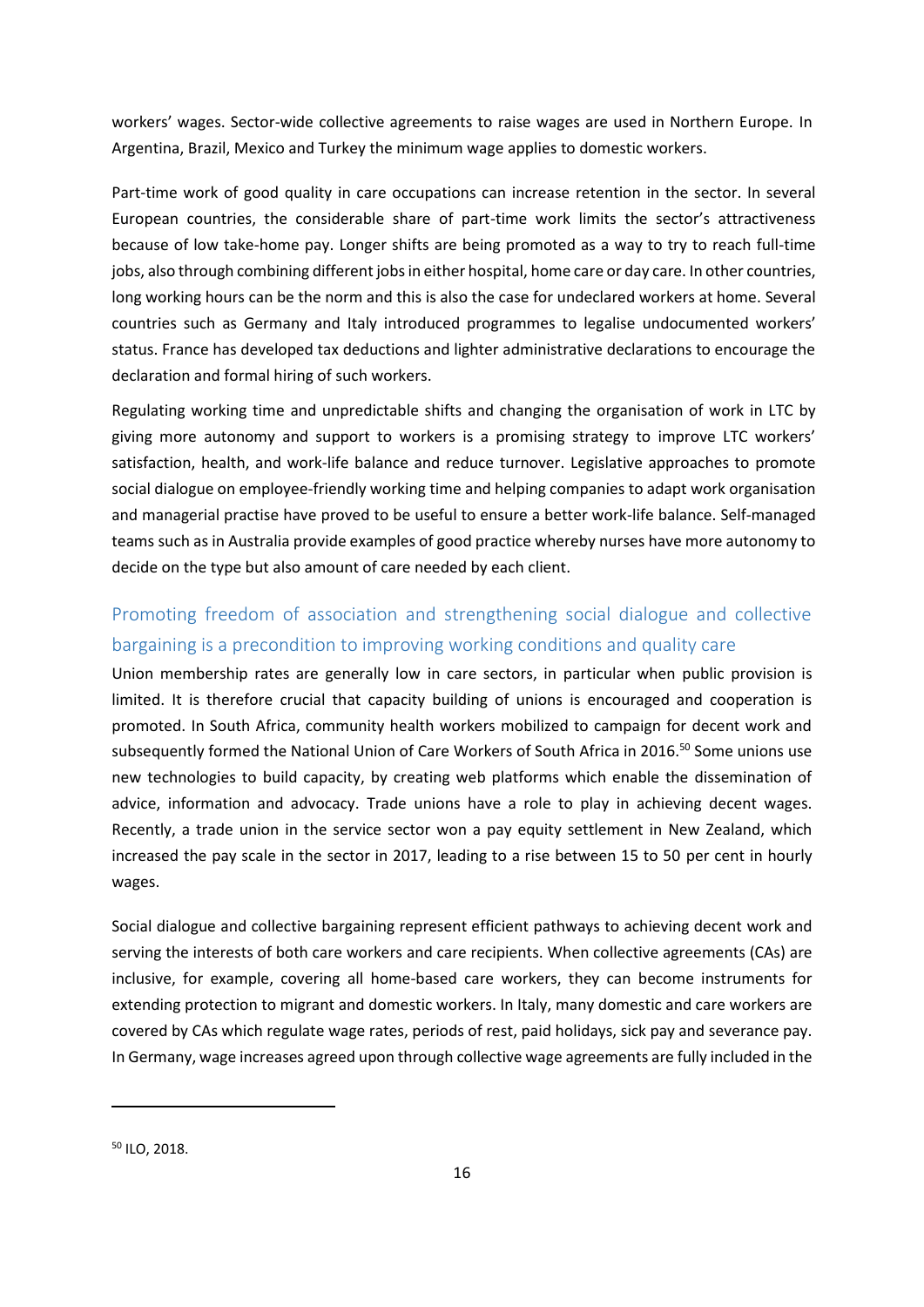contracted prices with the LTC insurance since 2015. In the US, home-care workers in Illinois and California won the right to bargain directly with these states, which is considered to be the "employer for the purpose of bargaining", and have achieved wage increases. In Argentina, wage-bargaining mechanisms exist to set domestic workers' wages.<sup>51</sup>

### <span id="page-18-1"></span><span id="page-18-0"></span>Professionalising the workforce will make the sector more attractive Matching skills and jobs

Current gaps in LTC workers skills reduce their ability to provide elderly-centred LTC. Most LTC workers do not have sufficient geriatric care knowledge, understanding of safety procedures, caring needs after hospital discharge, stress management skills and soft skills. They do not have enough skills to use new technologies, and to perform prevention actions. LTC workers' competencies must adjust to future changes in managing chronic diseases and complex needs such as dementia. Several countries including Germany are changing the curriculum for nurses to prepare them for their new roles.

Communication and soft skills are usually not taught in general training, while LTC workers increasingly need to master these skills. Soft skills are also central, especially when discussing with patients and their family members and to provide end-of-life care, which require advanced training.<sup>52</sup>

Policies should reconfigure LTC workers' job titles to match actual roles. There is a great deal of overlap between the tasks provided by personal care workers and nurses. It is frequent to see nurses providing help with personal care in addition to health care. When needed, they often perform tasks that are far from their degree of competency, such as helping with the positioning, lifting and turning of elders. The fact that the role of the most advanced professions is ill defined often leads them to leave LTC, because they have to provide tasks for which they are overqualified.

#### <span id="page-18-2"></span>Providing better initial training and more career progression for personal carers

Qualification levels and training for personal care workers vary greatly across countries. Less than half of OECD countries require that personal care workers hold a minimum education level. There is no international standard to certify personal care workers' qualification. Certification rules vary between the countries, but also vary within countries, by state, region, LTC provision setting (home-based or residential-based), and employer (public/private).

Improving the training and qualifications of personal care workers will be beneficial for workers and for society. In Korea, the Ministry of Health and Welfare plans to build a career ladder for personal care workers by creating a new profession: Personal Care Worker Manager. The ministry will allow personal care workers to take a position of Director of home care facilities once they have job

<sup>51</sup> ILO, 2018.

<sup>&</sup>lt;sup>52</sup> Kaasalainen, S. et al. (2013), "Role of the nurse practitioner in providing palliative care in long-term care homes.", *International Journal of Palliative Nursing* (availabl[e here\)](http://dx.doi.org/10.12968/ijpn.2013.19.10.477). Carlson, E. and M. Bengtsson (2014), "The uniqueness of elderly care: Registered nurses' experience as preceptors during clinical practice in nursing homes and home-based care", *Nurse Education Today* (available [here\)](http://dx.doi.org/10.1016/j.nedt.2013.07.017).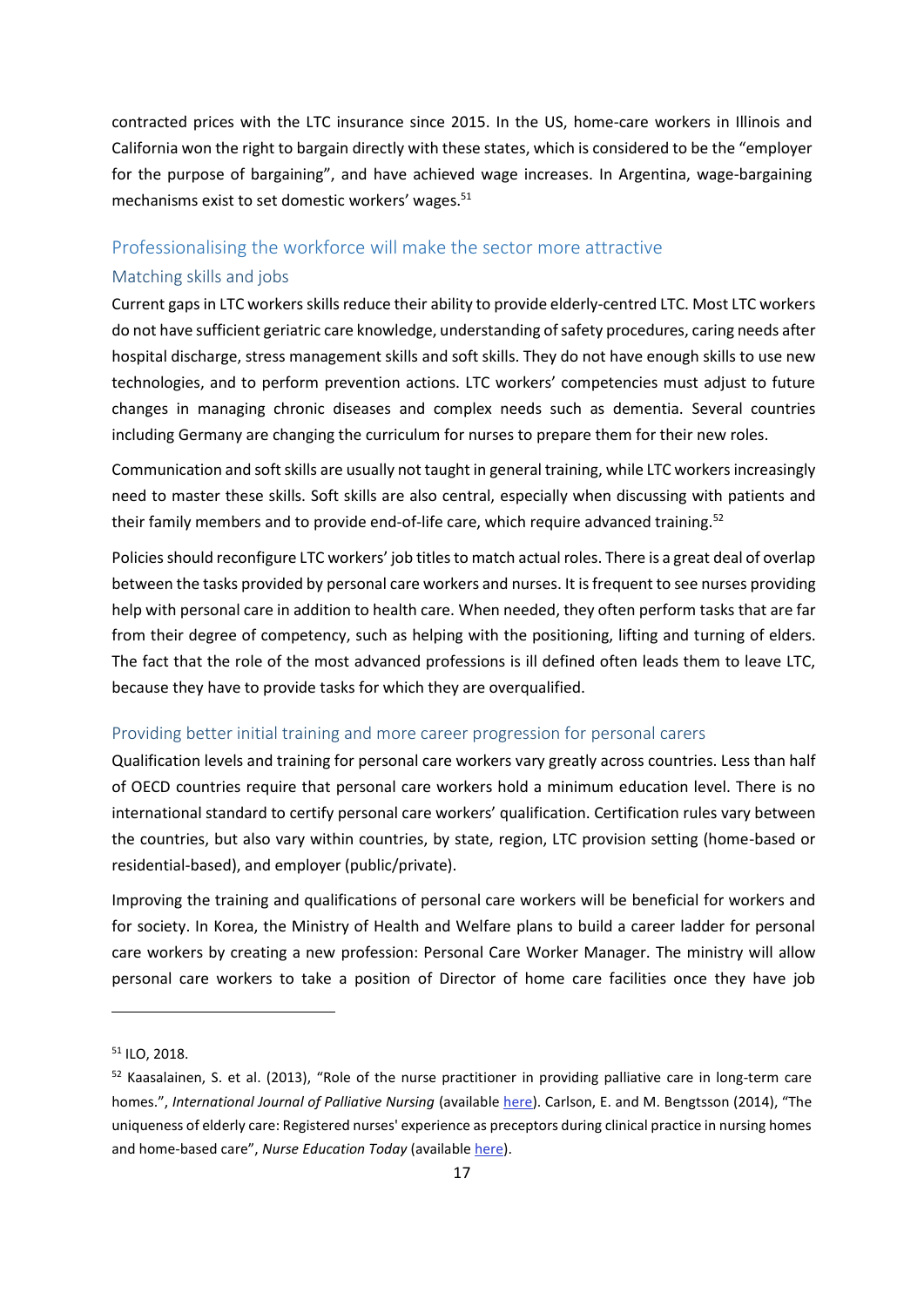experience in LTC field more than five years. More standardisation of competences and certificates as well as intermediate certification of personal carers would be desirable.

On-the-job training is also not sufficiently available to provide career opportunities. Only a few G20 countries provide official certificates to guarantee that personal care workers received sufficient training (Australia, Canada, Korea, the US). The sector suffers from lack of regulation on a compulsory number of hours of on-the-job training. In addition, because of the importance of shift work, difficulties to replace workers during training explain the low take-up. Both workers and employers need more incentives to follow training.

#### <span id="page-19-0"></span>More opportunities for workers in the sector to have a key role in care coordination

Poor coordination across different professionals makes it more likely that older persons with care needs go to and stay in the hospital unnecessarily, but also that they have a high risk of readmission. With care becoming more complex, there will be a demand for different skills and ways of working. Workers in the sector will be required to do more coordination and case management and they would need to be trained for such roles. Older patients with multi-morbidities require care from many different staff across health and social care, and ensuring referrals across primary care, hospitals and specialists. Some G20 countries are also encouraging multidisciplinary teams working in communities to enable the elderly to stay longer at home. Integrated-multidisciplinary teams can contribute to prevent autonomy loss, decrease hospital stay and delays needed for readmission.<sup>53</sup> Being able to organise complex care networks will be a priority for the future. Additional specialisation for nurses such as dementia and increased task delegation from doctors to advanced nurse practitioners is likely.

Several G20 countries have improved the recognition of family carers and their dual role as workers and carers, but better support for family carers is still needed. Without such support, family carers are likely to feel overburdened, resulting in increased hospitalisations and emergency visits for their loved ones. One way in which unpaid carers can be relieved is through respite care, which allows them to take a break from their caring duties, reduces the risk of burnout and improves their chances of maintaining good mental health. However, the availability of respite care is low, even in countries with a relatively high provision of long-term care services. Few countries have made access to overnight respite care a right for family carers.<sup>54</sup>

#### <span id="page-19-1"></span>Technology could help to reduce the work burden and improve care

Because of the relational nature of LTC work, technology in the care sector is more likely to supplement and complement workers rather than replace them. In particular, in the future,

<sup>54</sup> ILO, 2018.

1

<sup>53</sup> Johansson, G., K. Eklund and G. Gosman-Hedstrom (2010), *Multidisciplinary Team, Working with Elderly Persons Living in the Community: A Systematic Literature Review*, Scandinavian Journal of Occupational.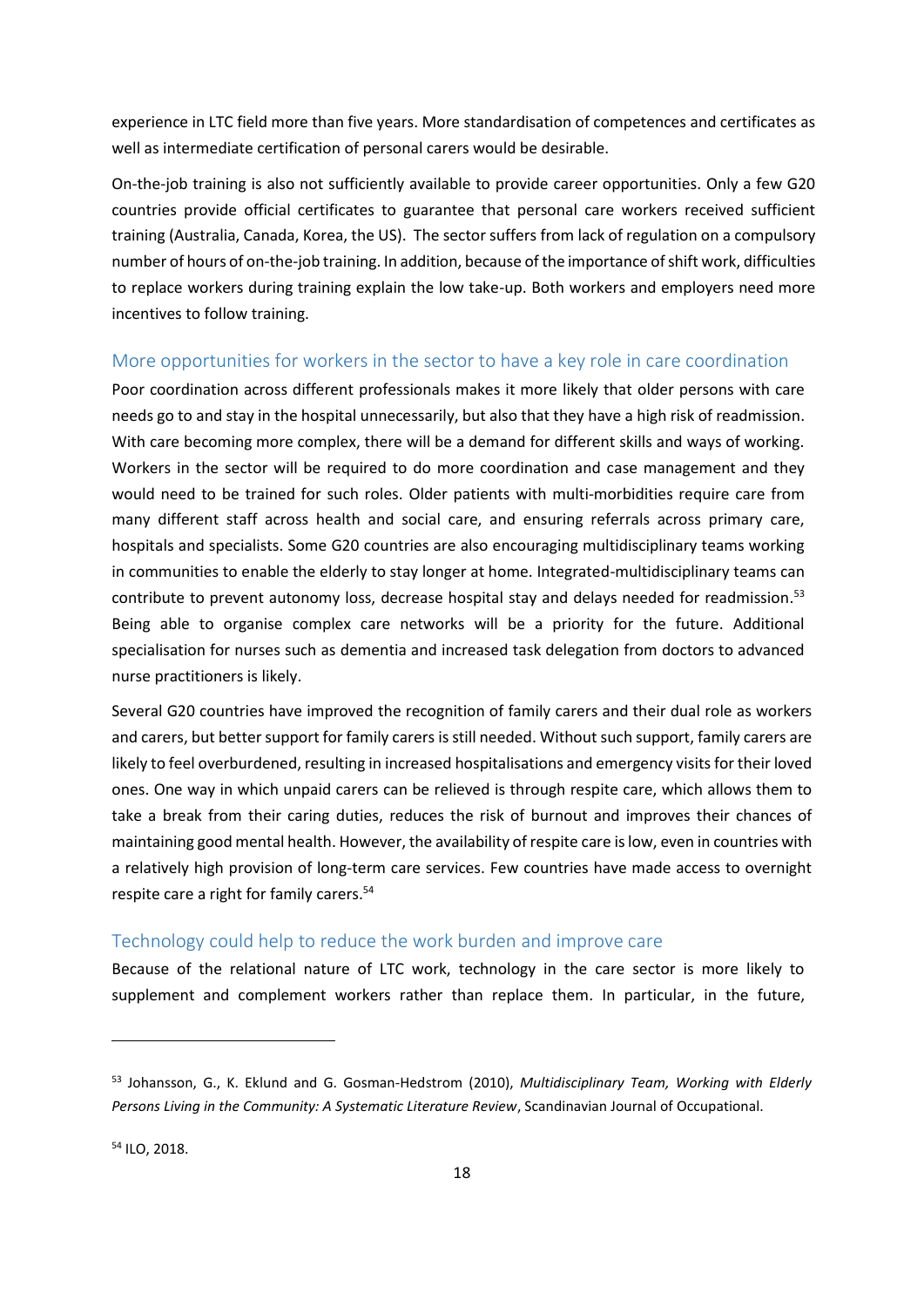technology can play a key role in increasing the quality of LTC services and improving working conditions in the sector. Currently health associate professionals and personal care workers are about on par with ICT professionals in terms of a high risk of automation (11%) and a significant risk (30%), a probability that is significantly lower than in other professions such as sales or manufacturing.

The greatest potential of technological use in LTC lies in better networking and communication, easier information gathering and processing. Recording of elderly data is a laborious work that is still done by hand in many countries and nurses and personal care workers spend sometimes one-third of their time on administrative reporting. For instance, the current lack of a uniformed electronic record that connects health and social care may be creating inefficiencies. A few G20 countries, such as Germany, have a new legislation on electronic health records. This would lead to reducing the bureaucracy of nursing documentation, electronic billing or communicating with doctors and other health professionals. Developing harmonised governance frameworks, improving data security and interoperability, and developing sound approaches to public engagement and transparency are possible and would be game changers for both research and care.

Beyond communication, new technologies in the areas of assistive technology, remote care, monitoring and self-management hold enormous potential to increase productivity and care quality. In Northern European countries (Norway, the Netherlands), the use of cameras and sensors at night in elderly homes has led to reductions in emergency visits and reduced staff needs. Telecare or remote care assistance can also lead to a reduction in avoidable travel and hospitalisations. Home devices (like intelligent fridges) and medication dispensers can promote self-care and allow better management of elders' basic needs.

New technologies can also improve working conditions. Silent alarm systems replace noisy systems; intelligent systems filter information to identify true urgent needs. The use of telemedicine in nursing home provides a way of reducing the pressure on staff as they improve the communications with other teams (often at hospitals), improve autonomy for care providers, and allow nurses to cover several locations (when providing care at home). Also telemedicine seems to make clients feel safer at home. Remote care can help release the shortages of LTC staff, particularly the case in geographical areas of difficult access or rural areas. However, human contact is also important, especially considering the isolation in which many older people live. So, technology should supplement, not replace direct care.

The use of technology in the sector has been growing recently but remains limited to IT literacy among workers. Several G20 countries, including Japan and Germany, are supporting the introduction and development of technology with government grants. Technology will be accepted if it can be safely used in nursing everyday life. Technologies need to address the needs that are important to care users, whether it is formal caregivers of families. In Germany, the PPZ (nursing Practice Centre) tests the application of technology and the transfer of technical support in nursing practice. Caregivers have to be well prepared for the proper handling of new technologies - a topic that is currently neglected in education, training and further education. There is thus a need to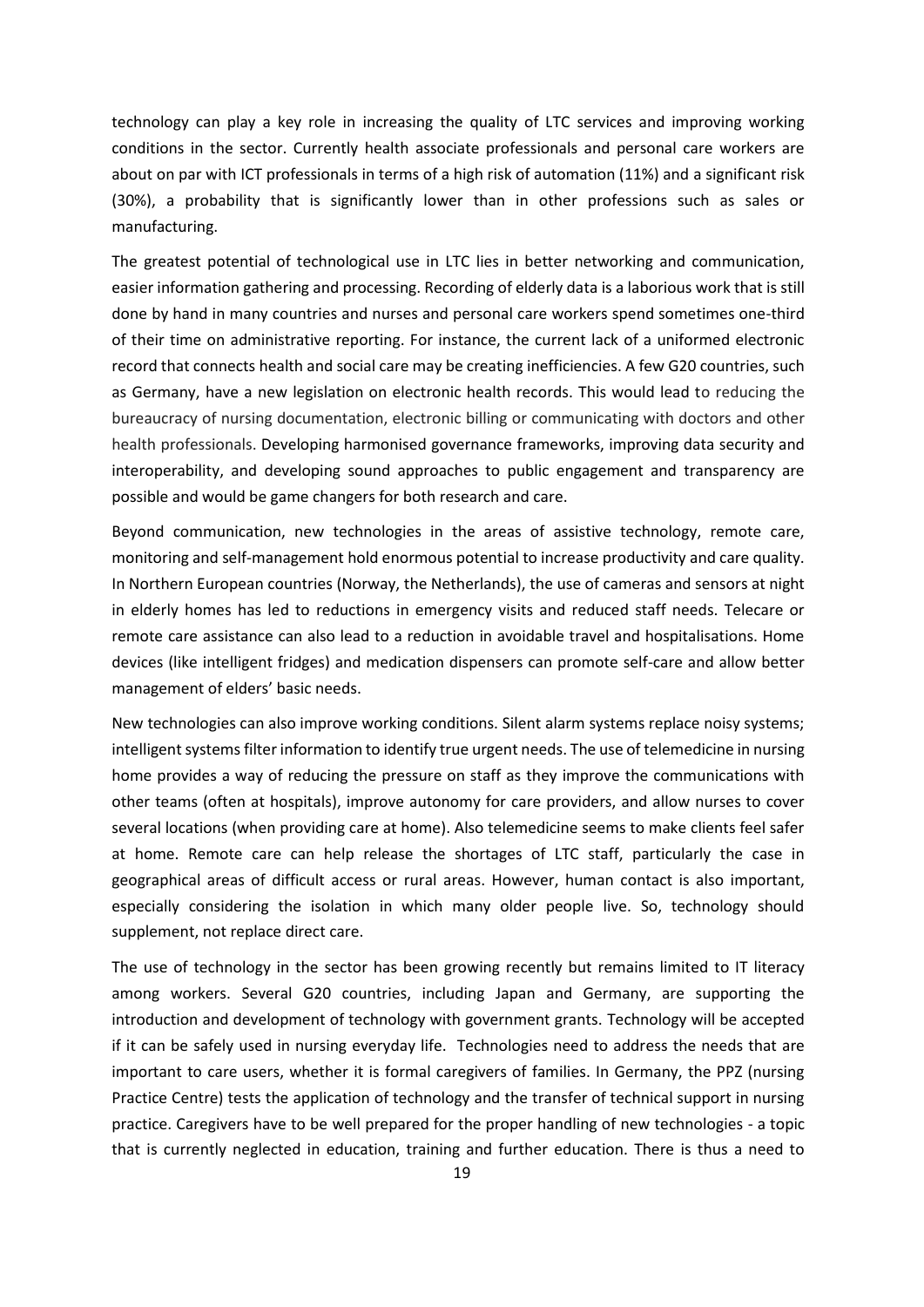develop and stabilize qualification offers in education and training for the anchoring of technical competences in nursing.

Financing barriers and lack of knowledge about appropriate solutions further limit the implementation of technology in the sector. Care technologies need to be subject to robust independent evaluation, while this is seldom available. Evaluation should be built into the development process. New technologies are not always properly reimbursed and more clarity is necessary for the criteria used for such reimbursement decisions.

#### <span id="page-21-0"></span>Postponing LTC needs by promoting healthy ageing and rehabilitation

Awareness raising programmes and services can help older people to continue living healthy and fulfilling lives, remaining active and valuable members of the society. Several G20 countries are promoting "healthy ageing" campaigns, with a view to reduce the number of years of disability. Reenablement policies usually target frail elderly people who live in the community. Japan implemented a LTC prevention project, which aim to strengthen social connections of older people in their communities, irrespective of their age and condition (mental or physical). The Japanese government supports proactive efforts to organise exercise classes and other local gathering. The objective is to develop a local community in which older people can live worthwhile lives and play certain roles even if they face serious LTC needs. Australia introduced the Commonwealth and Home Support Programme (CHSP) to help frail elderly people living in the community maximising their independence through the delivery of timely, high quality entry-level support services taking into account each person's goal. The CHSP support is underpinned by a wellness approach, which is about building on older people's strengths, capacity and goals to help them remain independent and to live safely at home. In France, the Caisse nationale d'assurance vieillesse (CNAV) is promoting healthy aging workshops in several regions targeting specifically retired people at risk of becoming frail.

Several countries are focusing on the prevention of disabilities and autonomy loss for the elderly through healthy ageing programmes. France has a number of successful initiatives involving the detection of people at risk through primary care, and the prescription of targeted workshops. Tailored workshops can be effective at reducing fall prevention, stimulating memory, or preventing mobility problems. Japan is developing an integrated community care system that emphasises preventive care and activities to promote longer healthy life expectancy.

Care workers will be increasingly called to perform rehabilitation activities in coordination with occupational therapists. There is increasing evidence of the cost-effectiveness of "reablement", a form of home-based rehabilitation, which focuses on improving independent functioning in daily activities, with a view to enable the individual to postpone and reduce the need for further care. The Fredericia municipality in Denmark, for example, reduced costs by 13 per cent through the use of rehabilitation and reablement services. Another reablement programme, in the United Kingdom, was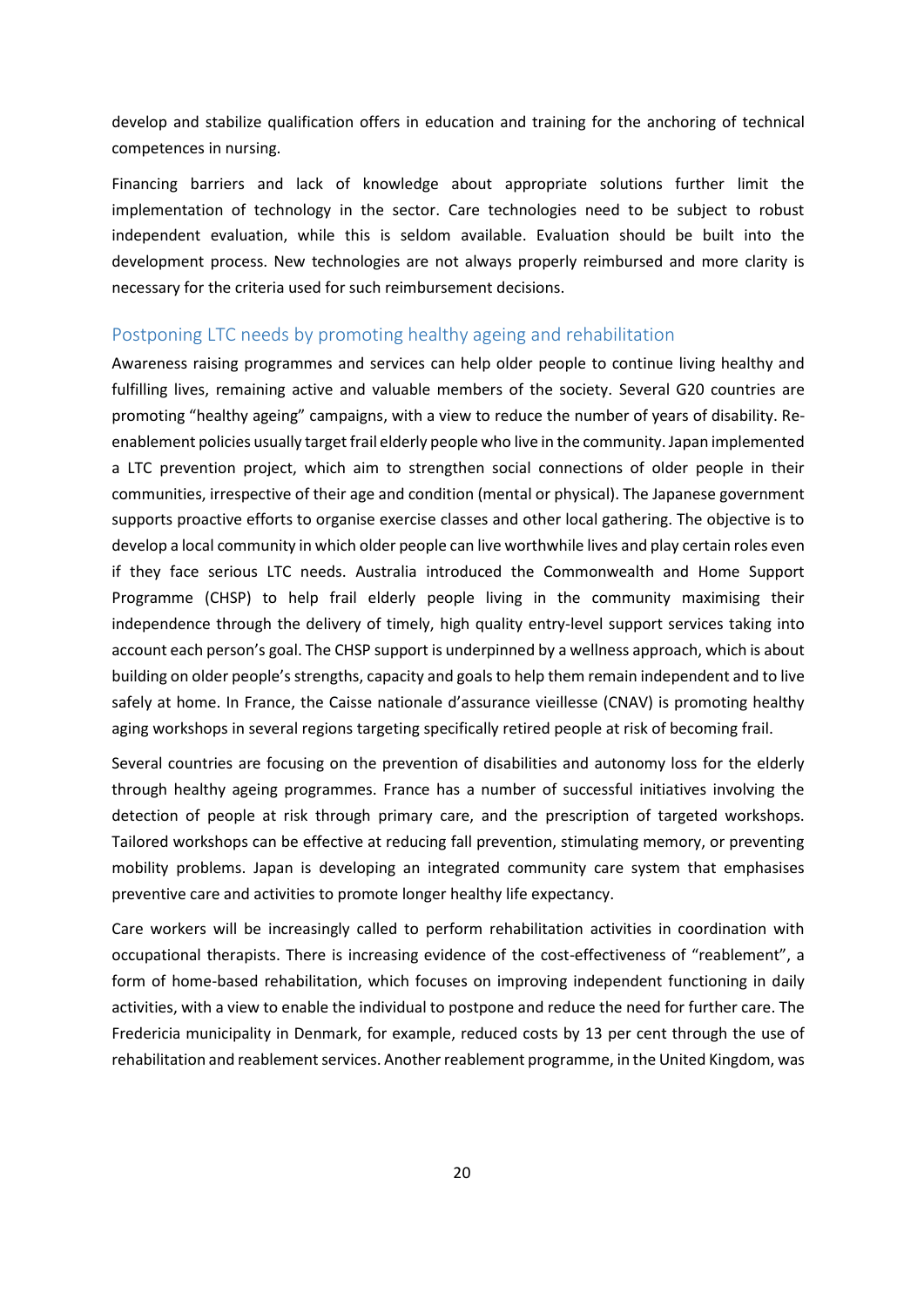found to be a cost-effective way to reduce subsequent LTC use, while having a positive impact on both users and carers' independence and confidence. 55

### <span id="page-22-0"></span>8. Conclusion

**.** 

Rapidly ageing societies are driving an increase in the demand for long-term care work. LTC can be an important source of job generation in the future, however, the extent to which these developments will translate into decent long-term care jobs depends on the priorities assigned and policy choices made by governments, and particularly on whether gender equality will be a defining objective.

Expanding health care and LTC services has the potential to offer multiple benefits and create a virtuous circle in which unpaid care work is reduced, lowering the obstacles to increasing women's labour force participation, and much needed care jobs would be generated. This, in turn, would support economic growth, minimize the intergenerational transfer of poverty and increase social inclusion.

Gaps in coverage in both health-care and long-term care services indicate that there is a need for significant investment in these sectors. Expanding decent work in the care economy will require a comprehensive policy package to expand the number of care jobs, improve recruitment efforts in the LTC sector, increase the attractiveness of the sector as a source of decent employment and improve the quality of LTC services. This requires reshaping macroeconomic policies, social protection, as well as labour and migration policies.

- Creating the fiscal space to invest in quality care policies, services and infrastructure will be essential to addressing the major gaps in coverage and decent work deficits in LTC.
- Ensuring that all people with care needs can access LTC services without facing a risk of poverty or unmet needs. This will require financing mechanisms that ensure financial protection and effective access to services while maintaining the equity and financial sustainability of the LTC system. Universal health coverage and social protection systems for all, including floors, in line with SDG targets 3.8 and 1.3 can positively contribute to achieving this objective.
- Improving the status and working conditions of care workers, promoting LTC workers' representation, social dialogue and collective agreements, as well as providing stable and formal jobs with adequate labour and social protection, including adequate wages with suitable hours, as well as a reduction of mental and physical risks. This is key to reducing the current high turnover costs.

<sup>55</sup> Glendinning, C. et al. (2010), "Home Care Re-ablement Services: Investigating the longer-term impacts (prospective longitudinal study)", No. DHR 2438, The University of York, York (available [here\)](http://www.york.ac.uk/spru).